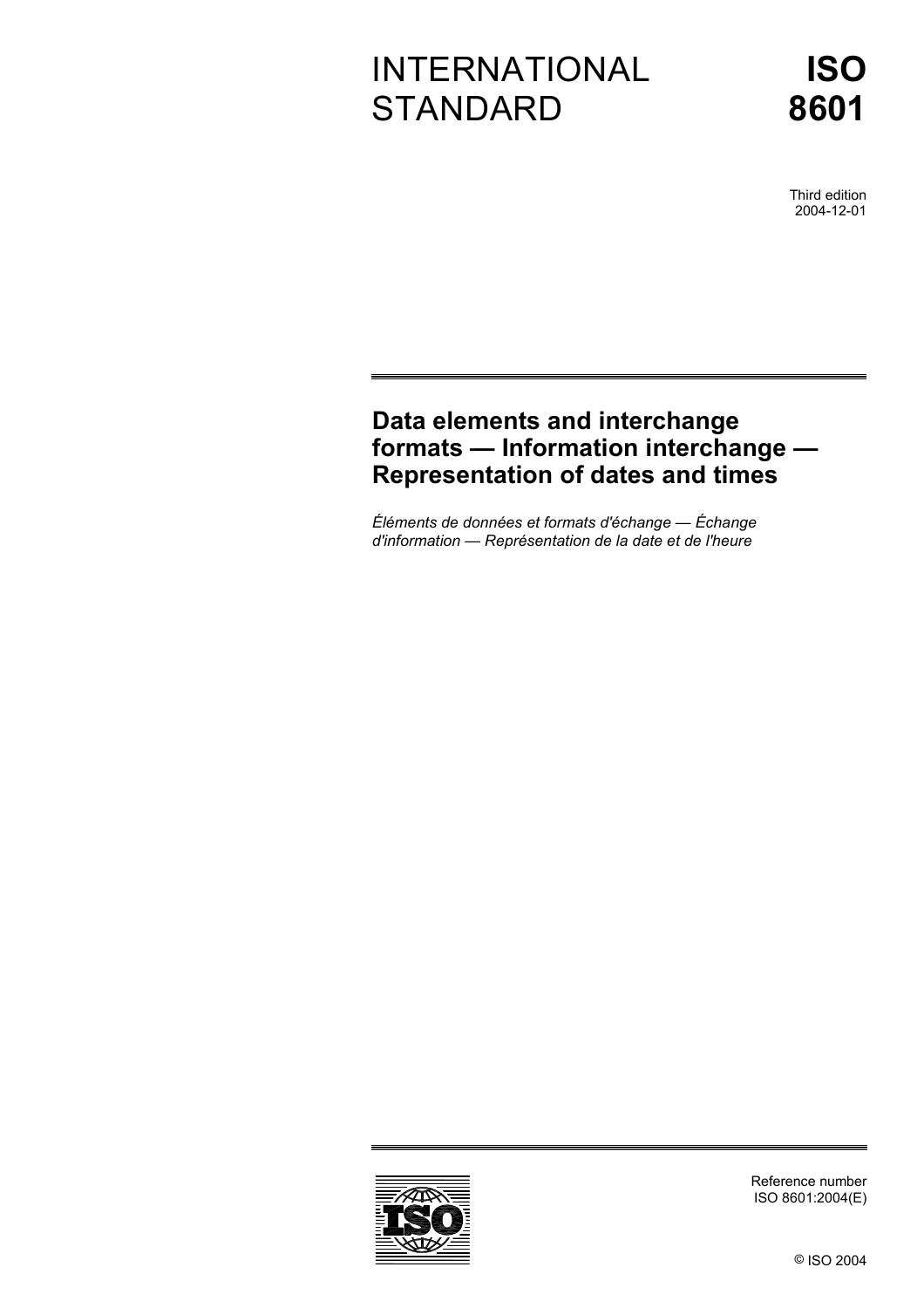#### **PDF disclaimer**

This PDF file may contain embedded typefaces. In accordance with Adobe's licensing policy, this file may be printed or viewed but shall not be edited unless the typefaces which are embedded are licensed to and installed on the computer performing the editing. In downloading this file, parties accept therein the responsibility of not infringing Adobe's licensing policy. The ISO Central Secretariat accepts no liability in this area.

Adobe is a trademark of Adobe Systems Incorporated.

Details of the software products used to create this PDF file can be found in the General Info relative to the file; the PDF-creation parameters were optimized for printing. Every care has been taken to ensure that the file is suitable for use by ISO member bodies. In the unlikely event that a problem relating to it is found, please inform the Central Secretariat at the address given below.

© ISO 2004

All rights reserved. Unless otherwise specified, no part of this publication may be reproduced or utilized in any form or by any means, electronic or mechanical, including photocopying and microfilm, without permission in writing from either ISO at the address below or ISO's member body in the country of the requester.

ISO copyright office Case postale 56 • CH-1211 Geneva 20 Tel. + 41 22 749 01 11 Fax + 41 22 749 09 47 E-mail copyright@iso.org Web www.iso.org

Published in Switzerland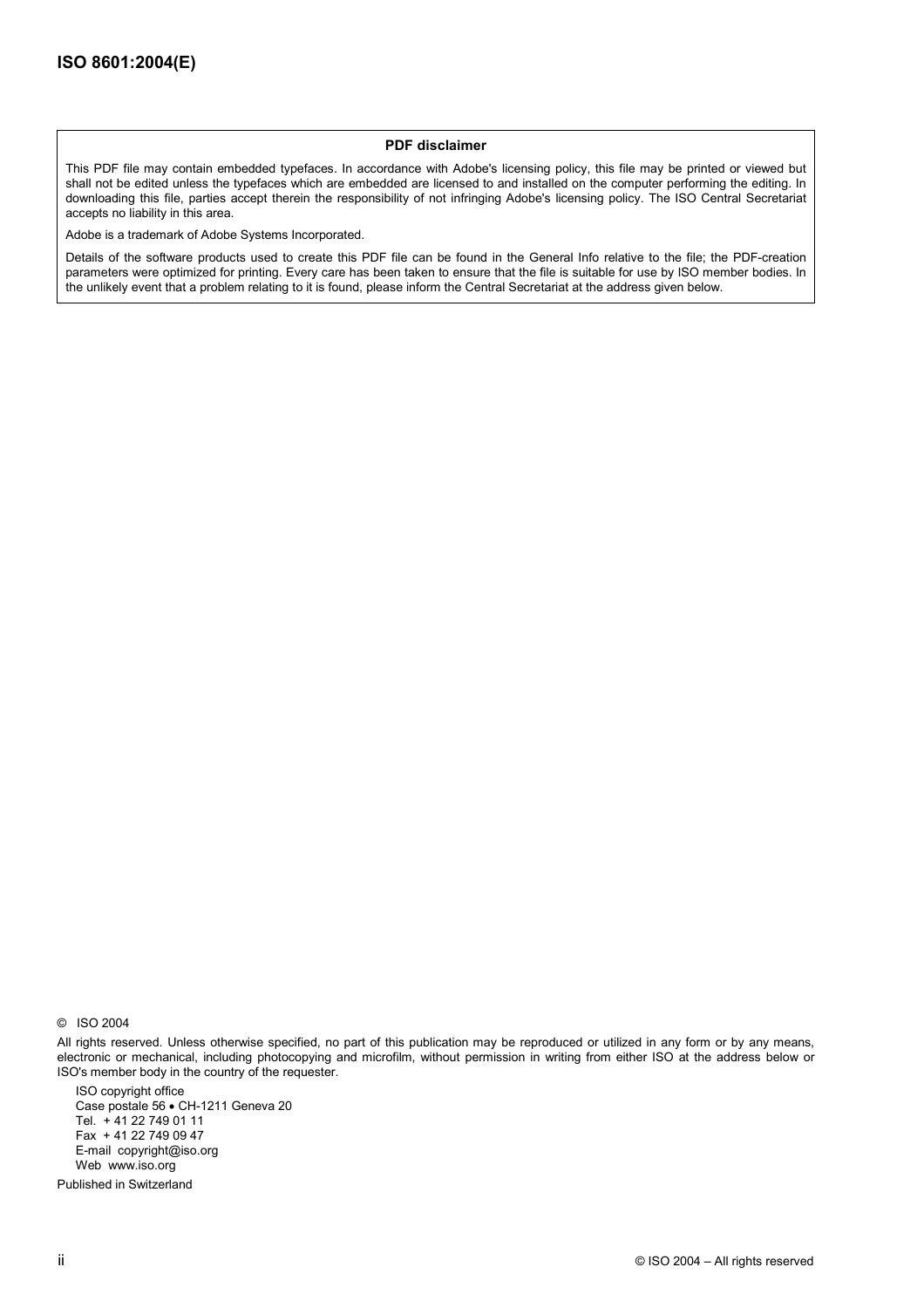# **Contents**

Page

| 1                                                         |                                                                                               |  |
|-----------------------------------------------------------|-----------------------------------------------------------------------------------------------|--|
| $\mathbf{2}$<br>2.1<br>2.2<br>2.3                         |                                                                                               |  |
| 3<br>3.1<br>3.2<br>3.3<br>3.4<br>3.5<br>3.6<br>3.7        |                                                                                               |  |
| $\overline{\mathbf{4}}$<br>41<br>4.2<br>4.3<br>4.4<br>4.5 |                                                                                               |  |
| 5                                                         |                                                                                               |  |
|                                                           | Annex A (informative) Relationship to ISO 2014, ISO 2015, ISO 2711, ISO 3307 and ISO 4031  26 |  |
|                                                           |                                                                                               |  |
|                                                           |                                                                                               |  |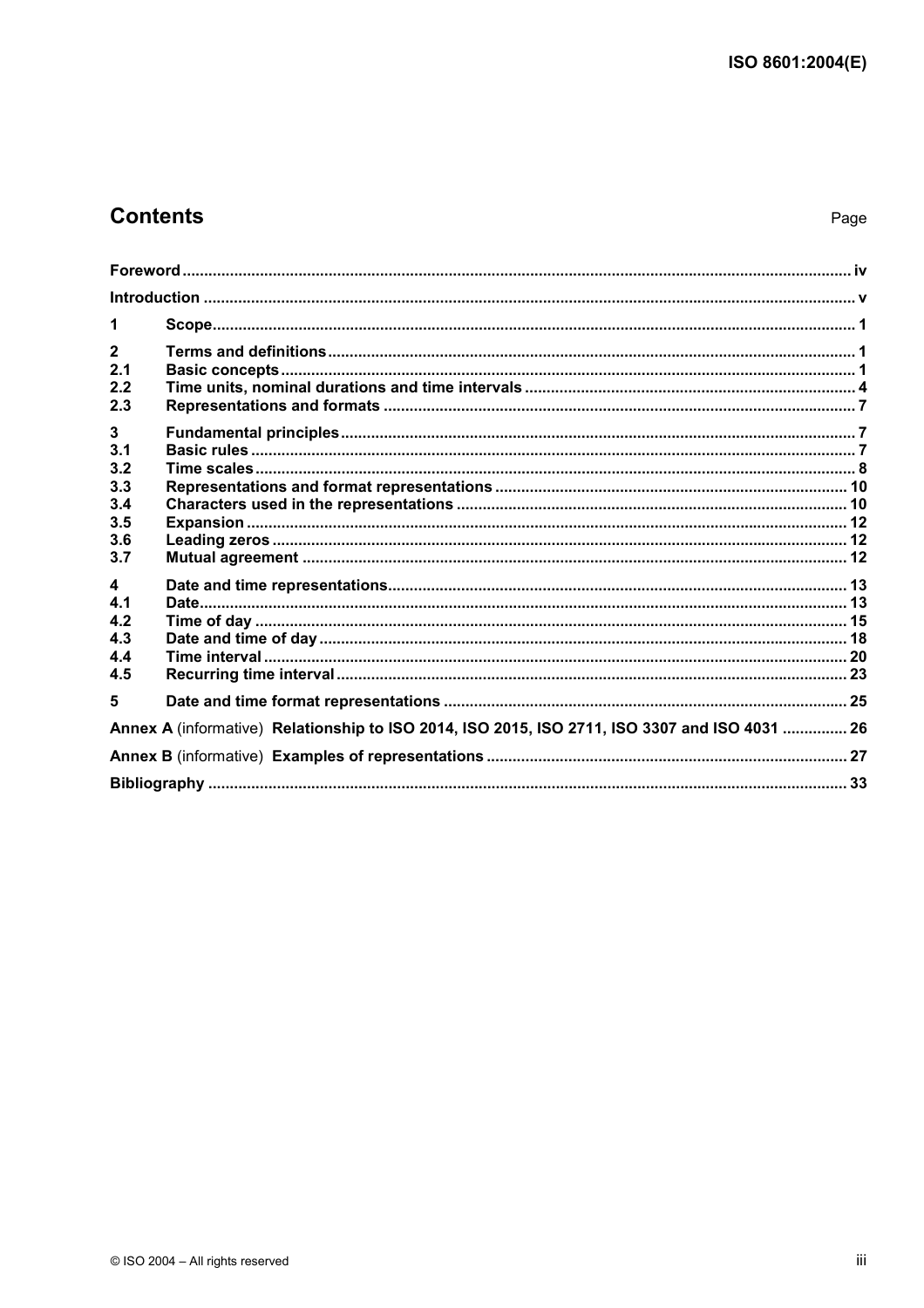# **Foreword**

ISO (the International Organization for Standardization) is a worldwide federation of national standards bodies (ISO member bodies). The work of preparing International Standards is normally carried out through ISO technical committees. Each member body interested in a subject for which a technical committee has been established has the right to be represented on that committee. International organizations, governmental and non-governmental, in liaison with ISO, also take part in the work. ISO collaborates closely with the International Electrotechnical Commission (IEC) on all matters of electrotechnical standardization.

International Standards are drafted in accordance with the rules given in the ISO/IEC Directives, Part 2.

The main task of technical committees is to prepare International Standards. Draft International Standards adopted by the technical committees are circulated to the member bodies for voting. Publication as an International Standard requires approval by at least 75 % of the member bodies casting a vote.

Attention is drawn to the possibility that some of the elements of this document may be the subject of patent rights. ISO shall not be held responsible for identifying any or all such patent rights.

ISO 8601 was prepared by Technical Committee ISO/TC 154, *Processes, data elements and documents in commerce, industry and administration*.

This third edition cancels and replaces the second edition (ISO 8601:2000), of which it constitutes a minor revision.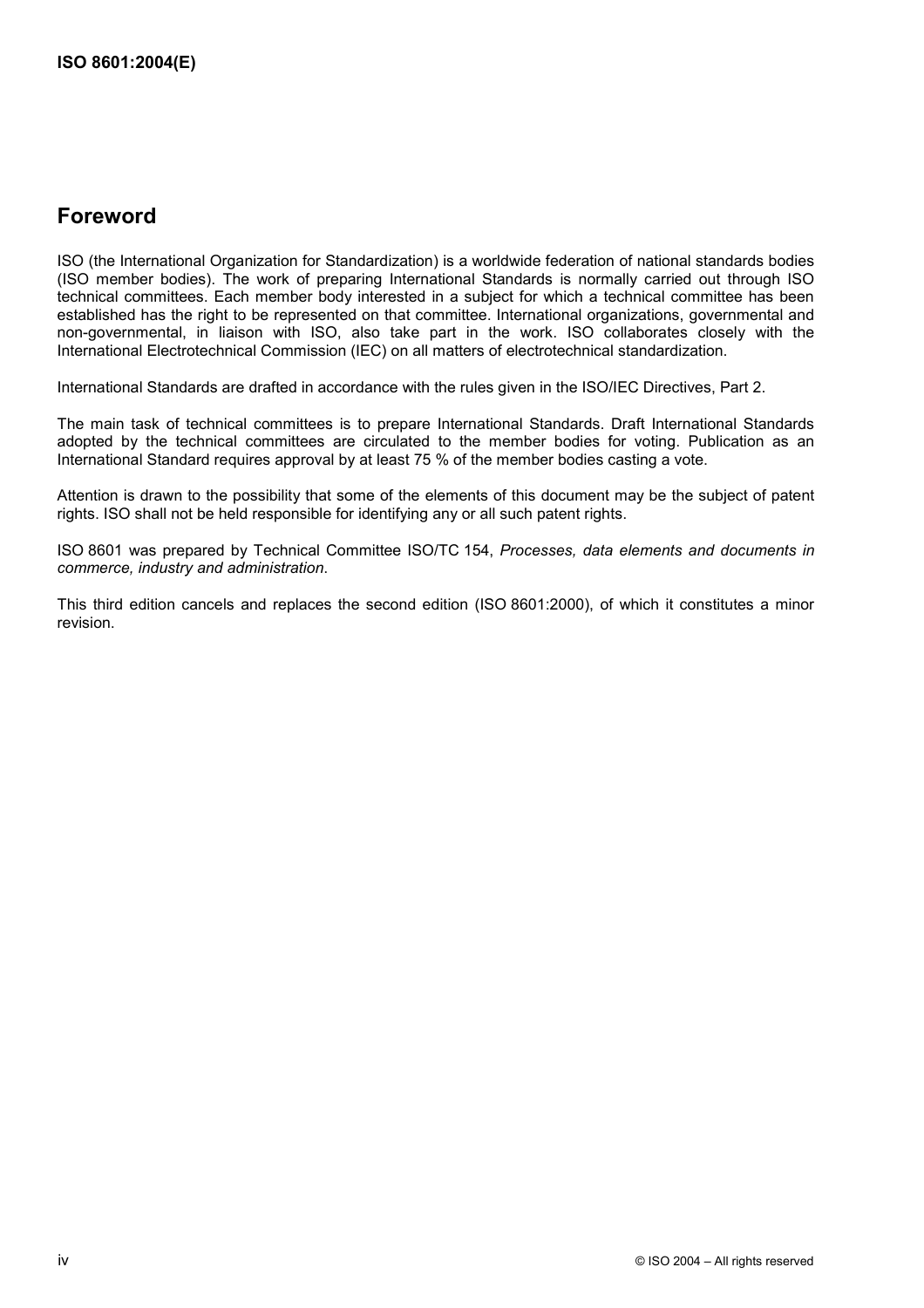# **Introduction**

Although ISO Recommendations and Standards in this field have been available since 1971, different forms of numeric representation of dates and times have been in common use in different countries. Where such representations are interchanged across national boundaries misinterpretation of the significance of the numerals can occur, resulting in confusion and other consequential errors or losses. The purpose of this International Standard is to eliminate the risk of misinterpretation and to avoid the confusion and its consequences.

This International Standard includes specifications for a numeric representation of information regarding date and time of day. In addition this International Standard includes specifications for representation of the formats of these numeric representations.

In order to achieve similar formats for the representations of calendar dates, ordinal dates, dates identified by week number, time intervals, recurring time intervals, combined date and time of day, and differences between local time and UTC of day, and to avoid ambiguities between these representations, it has been necessary to use, apart from numeric characters, either single alphabetic characters or other graphic characters or a combination of alphabetic and other characters in some of the representations.

The above action has had the benefit of enhancing the versatility and general applicability of previous International Standards in this field, and provides for the unique representation of any date or time expression or combination of these. Each representation can be easily recognized, which is beneficial when human interpretation is required.

This International Standard retains the most commonly used expressions for date and time of day and their representations from the earlier International Standards and provides unique representations for some new expressions used in practice. Its application in information interchange, especially between data processing systems and associated equipment will eliminate errors arising from misinterpretation and the costs these generate. The promotion of this International Standard will not only facilitate interchange across international boundaries, but will also improve the portability of software, and will ease problems of communication within an organization, as well as between organizations.

Several of the alphabetic and graphic characters used in the text of this International Standard are common both to the representations specified and to normal typographical presentation. Note that for units of time in plain text the symbols given in ISO 31-1 should be used.

To avoid confusion between the representations and the actual text, its punctuation marks and associated graphic characters, all the representations are contained in brackets [ ]. The brackets are not part of the representation, and should be omitted when implementing the representations. All matter outside the brackets is normal text, and not part of the representation. In the associated examples, the brackets and typographical markings are omitted.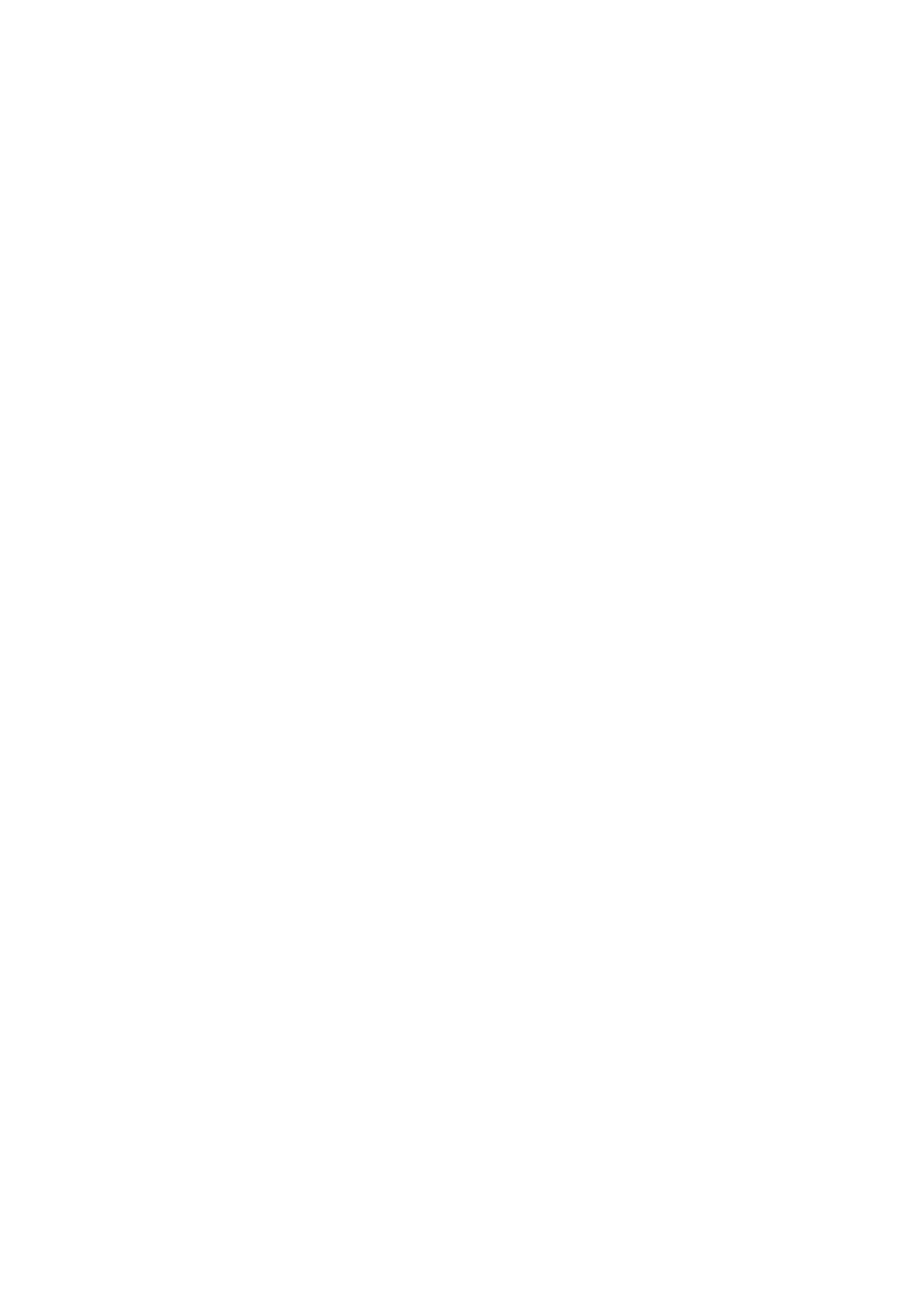# **Data elements and interchange formats — Information interchange — Representation of dates and times**

# **1 Scope**

This International Standard is applicable whenever representation of dates in the Gregorian calendar, times in the 24-hour timekeeping system, time intervals and recurring time intervals or of the formats of these representations are included in information interchange. It includes

- calendar dates expressed in terms of calendar year, calendar month and calendar day of the month;
- ordinal dates expressed in terms of calendar year and calendar day of the year;
- week dates expressed in terms of calendar year, calendar week number and calendar day of the week;
- $\mu$  local time based upon the 24-hour timekeeping system;
- Coordinated Universal Time of day;
- local time and the difference from Coordinated Universal Time;
- combination of date and time of day;
- $-$  time intervals;
- $-$  recurring time intervals.

This International Standard does not cover dates and times where words are used in the representation and dates and times where characters are not used in the representation.

This International Standard does not assign any particular meaning or interpretation to any data element that uses representations in accordance with this International Standard. Such meaning will be determined by the context of the application.

# **2 Terms and definitions**

For the purposes of this document, the following terms and definitions apply.

# **2.1 Basic concepts**

#### **2.1.1**

**time axis** 

mathematical representation of the succession in time of instantaneous events along a unique axis

[IEC 60050-111]

**2.1.2 instant**  point on the time axis

[IEC 60050-111]

NOTE An instantaneous event occurs at a specific instant.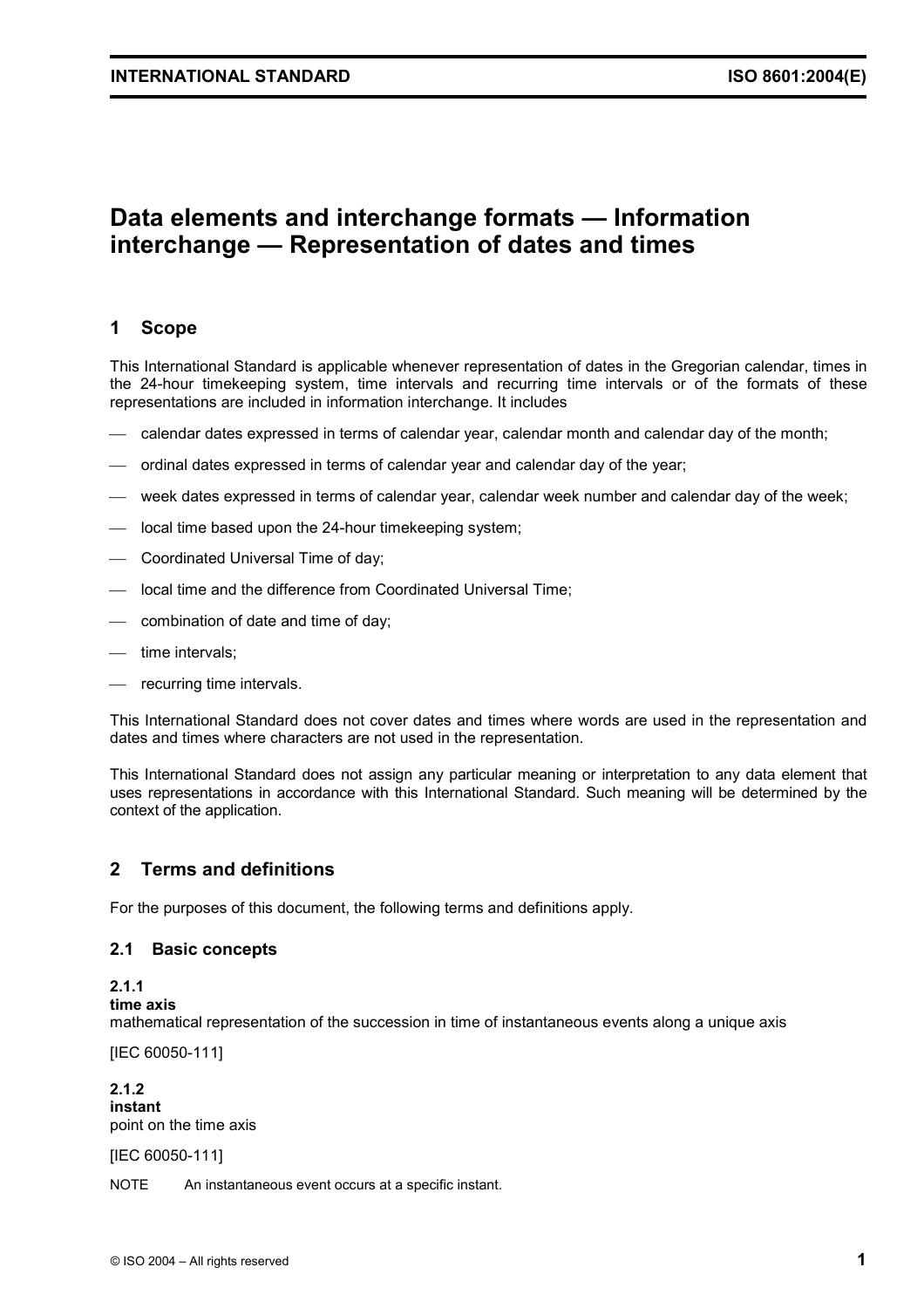# **2.1.3**

#### **time interval**

part of the time axis limited by two instants

[IEC 60050-111]

NOTE A time interval comprises all instants between the two limiting instants and, unless otherwise stated, the limiting instants themselves.

#### **2.1.4**

#### **time scale**

system of ordered marks which can be attributed to instants on the time axis, one instant being chosen as the origin

[IEC 60050-111]

NOTE 1 A time scale may amongst others be chosen as:

- continuous, e.g. international atomic time (TAI) (see IEC 60050-713, item 713-05-18);
- continuous with discontinuities, e.g. Coordinated Universal Time (UTC) due to leap seconds, standard time due to summer time and winter time;
- successive steps, e.g. usual calendars, where the time axis is split up into a succession of consecutive time intervals and the same mark is attributed to all instants of each time interval;
- discrete, e.g. in digital techniques.

NOTE 2 For physical and technical applications, a time scale with quantitative marks is preferred, based on a chosen initial instant together with a unit of measurement.

NOTE 3 Customary time scales use various units of measurement in combination, such as second, minute, hour, or various time intervals of the calendar such as calendar day, calendar month and calendar year.

NOTE 4 A time scale has a reference point which attributes one of the marks of the time scale to one of the instants, thus determining the attribution of marks to instants for the time scale.

**2.1.5 time point**  date time mark attributed to an instant by means of a specified time scale

[IEC 60050-111]

NOTE 1 On a time scale consisting of successive steps, two distinct instants may be expressed by the same time point (see Note 1 of the term "time scale").

NOTE 2 For many time scales with quantitative marks, the numerical value of the time point of an instant may also be considered to be equal to the duration between the origin of the time scale and the considered instant.

NOTE 3 In IEC 60050-111 this definition corresponds with the term "date".

NOTE 4 The term "time" is often used in common language. However, it should only be used if the meaning is clearly visible from the context, since the term "time" is also used with other meanings.

# **2.1.6**

#### **duration**

non-negative quantity attributed to a time interval, the value of which is equal to the difference between the time points of the final instant and the initial instant of the time interval, when the time points are quantitative marks

[IEC 60050-111]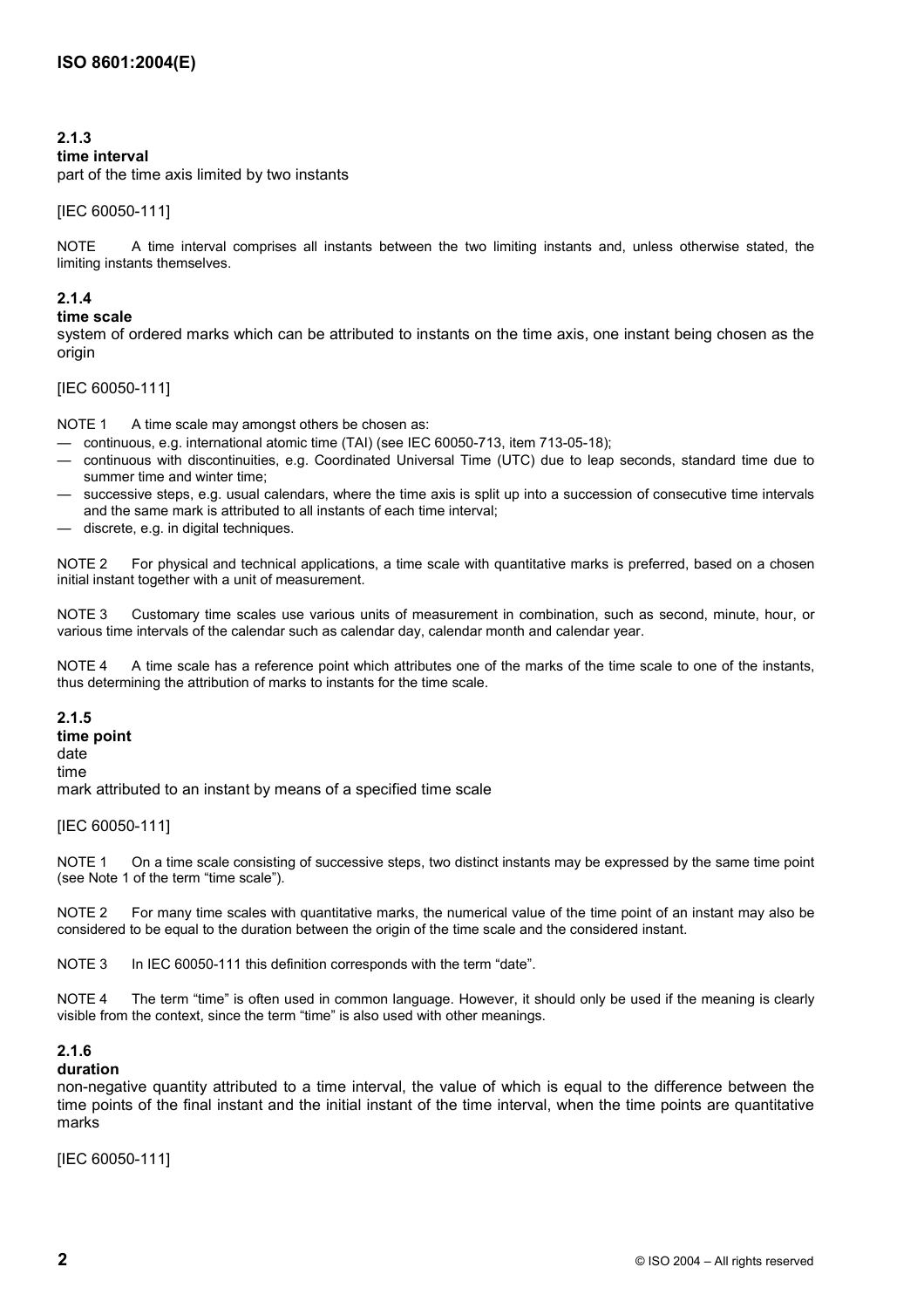NOTE 1 In the case of discontinuities in the time scale, such as a leap second or the change from winter time to summer time and back, the computation of the duration requires the subtraction or addition of the change of duration of the discontinuity.

NOTE 2 Duration is one of the base quantities in the International System of Quantities (ISQ) on which the International System of Units (SI) is based. The term "time" instead of "duration" is often used in this context.

NOTE 3 For the term "duration", expressions such as "time" or "time interval" are often used. The term "time" is not recommended in this sense and the term "time interval" is deprecated in this sense to avoid confusion with the concept "time interval".

NOTE 4 The SI unit of duration is the second.

# **2.1.7**

#### **nominal duration**

duration expressed amongst others in years, months, weeks or days

NOTE The duration of a calendar year, a calendar month, a calendar week or a calendar day depends on its position in the calendar. Therefore, the exact duration of a nominal duration can only be evaluated if the duration of the calendar years, calendar months, calendar weeks or calendar days used are known.

# **2.1.8**

#### **date**

time point representing a calendar day on a time scale consisting of an origin and a succession of calendar days

NOTE In IEC 60050-111 this definition corresponds with the term "calendar date".

#### **2.1.9**

#### **calendar date**

date representing a particular calendar day by its calendar year, its calendar month and its ordinal number within its calendar month

# **2.1.10**

#### **ordinal date**

date representing a particular calendar day by its calendar year and its ordinal number within its calendar year

# **2.1.11**

#### **week date**

date representing a particular calendar day by the calendar year to which its calendar week belongs, the ordinal number of its calendar week within that calendar year and its ordinal number within its calendar week

# **2.1.12 Coordinated Universal Time**

# **UTC**

time scale which forms the basis of a coordinated radio dissemination of standard frequencies and time signals; it corresponds exactly in rate with international atomic time, but differs from it by an integral number of seconds

#### [IEC 60050-713]

NOTE 1 UTC is established by the International Bureau of Weights and Measures (BIPM, i.e. Bureau International des Poids et Mesures) and the International Earth Rotation Service (IERS). UTC provides the basis of standard time, the use of which is legal in most countries. The 15th Conférence Géneral des Poids et Mesures (CGPM) (1975) judged in its Resolution 5 that this usage can be strongly recommended.

NOTE 2 UTC is adjusted to UT1 by the insertion or deletion of seconds, known as "leap seconds".

NOTE 3 Greenwich Mean Time (GMT) is internationally replaced by UTC. UTC is often (incorrectly) referred to as GMT. UTC is generally used by aviation and maritime navigation that also uses local apparent time and local mean time for celestial navigation (see ISO 19018).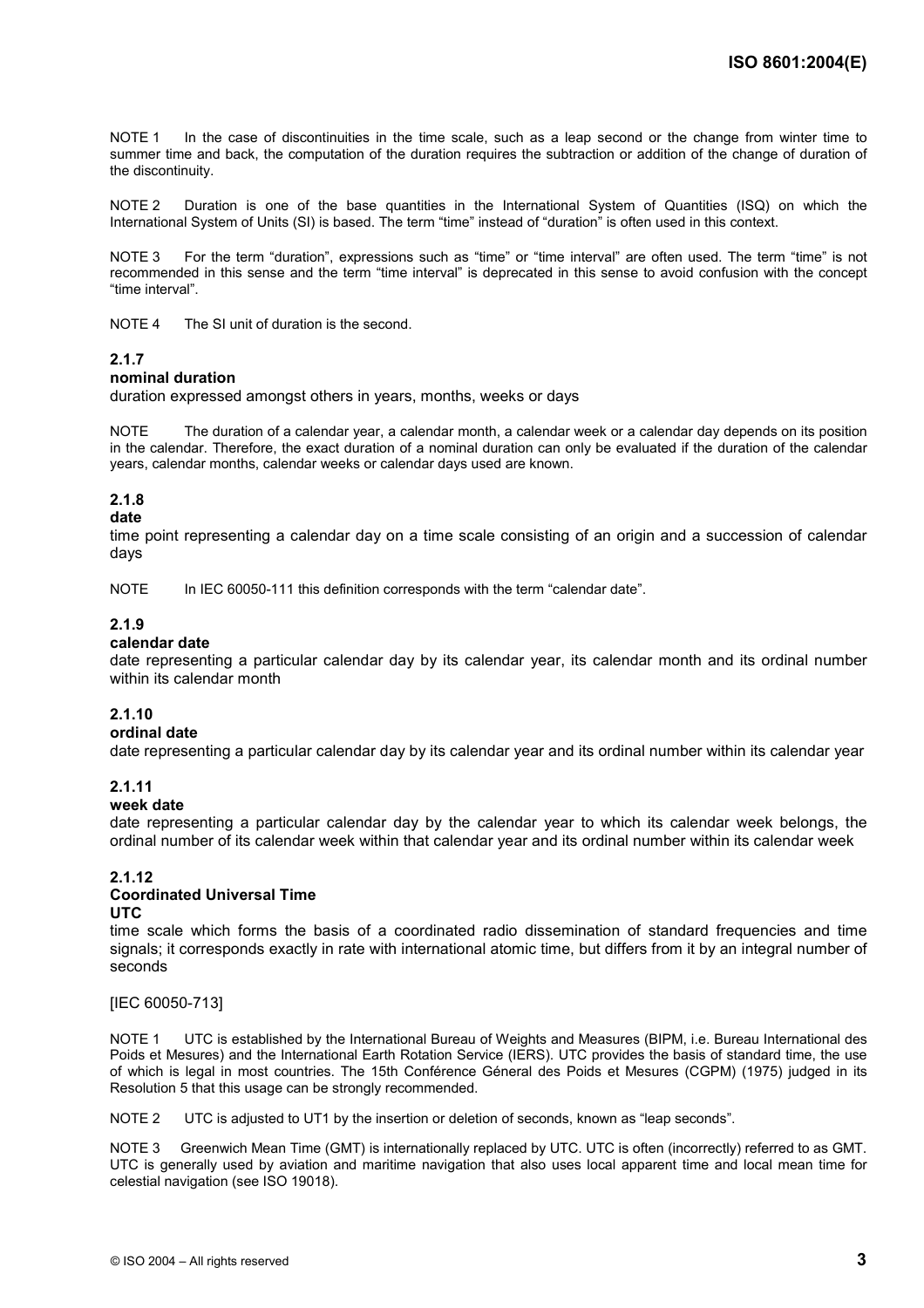#### NOTE 4 Additional information can be found as follows:

- the URL for the ITU<http://www.itu.int/itudoc/itu-r/rec/tf/index.html>
- the URL for the International Bureau of Weights and Measures <http://www.bipm.fr>
- the URL for the International Earth Rotation Service [http://hpiers.obspm.fr.](http://hpiers.obspm.fr)

# **2.1.13**

#### **UTC of day**

quantitative expression marking an instant within a calendar day in accordance with UTC

#### **2.1.14**

#### **standard time**

time scale derived from coordinated universal time, UTC, by a time shift established in a given location by the competent authority

#### [IEC 60050-111]

NOTE This time shift may be varied in the course of a year.

# **2.1.15**

# **standard time of day**

quantitative expression marking an instant within a calendar day by the duration elapsed after midnight in the local standard time

[IEC 60050-111]

NOTE Standard time of day is called "clock time" in IEC 60050-111.

# **2.1.16**

#### **local time**

locally applicable time of day such as standard time of day, or a non-UTC based time of day

# **2.1.17**

# **recurring time interval**

series of consecutive time intervals of the same duration or nominal duration

NOTE If the duration of the time intervals is measured in calendar entities, the duration of each time interval depends on the calendar dates of its start and its end.

# **2.2 Time units, nominal durations and time intervals**

# **2.2.1**

#### **second**

base unit of measurement of time in the International System of Units (SI) as defined by the International Committee of Weights and Measures (CIPM, i.e. Comité International des Poids et Mesures)

NOTE 1 See also ISO 31-1.

NOTE 2 It is the base unit for expressing duration.

# **2.2.2**

#### **leap second**

intentional time step of one second to adjust UTC to ensure appropriate agreement with UT1, a time scale based on the rotation of the Earth

#### [Rec. ITU-R TF.460-5]

NOTE An inserted second is called positive leap second and an omitted second is called negative leap second. A positive leap second is inserted between [23:59:59Z] and [24:00:00Z] and can be represented as [23:59:60Z]. Negative leap seconds are achieved by the omission of [23:59:59Z]. Insertion or omission takes place as determined by IERS, normally on 30 June or 31 December, but if necessary on 31 March or 30 September.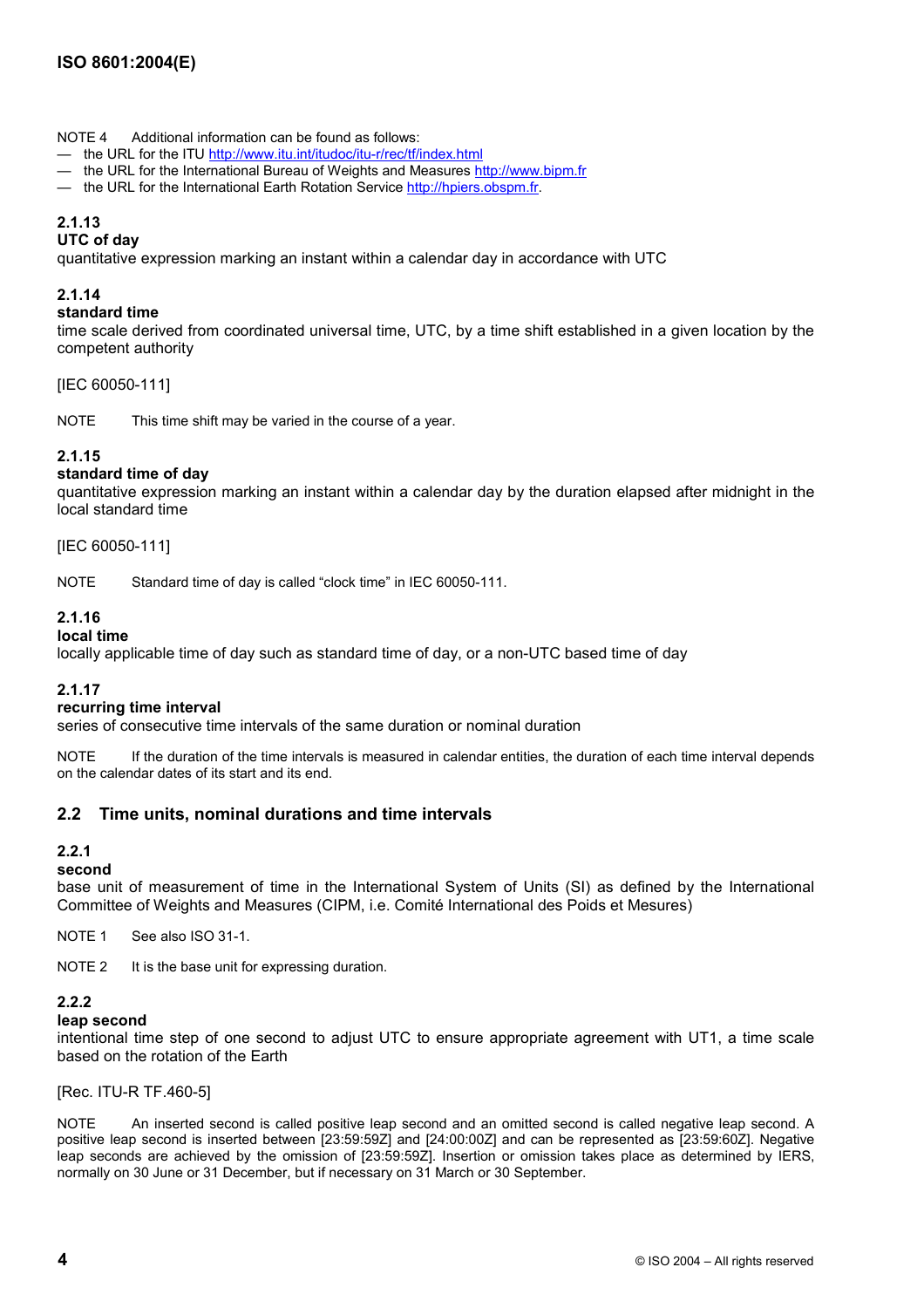# **2.2.3**

**minute** 

unit of time, equal to 60 seconds

[ISO 31-1]

# **2.2.4**

**hour**  unit of time, equal to 60 minutes

[ISO 31-1]

# **2.2.5**

**day** 

〈unit of time〉 unit of time, equal to 24 hours

[ISO 31-1]

# **2.2.6**

# **calendar day**

time interval starting at midnight and ending at the next midnight, the latter being also the starting instant of the next calendar day

NOTE 1 A calendar day is often also referred to as day.

NOTE 2 The duration of a calendar day is 24 hours; except if modified by:

- the insertion or deletion of leap seconds, by decision of the International Earth Rotation Service (IERS), or
- the insertion or deletion of other time intervals, as may be prescribed by local authorities to alter the time scale of local time.

# **2.2.7**

**day** 

〈duration〉 duration of a calendar day

NOTE The term "day" applies also to the duration of any time interval which starts at a certain time of day at a certain calendar day and ends at the same time of day at the next calendar day.

# **2.2.8**

# **calendar week**

time interval of seven calendar days starting with a Monday

NOTE 1 A calendar week is often also referred to as week.

NOTE 2 See 3.2.2 for the names of the calendar days and their day numbers.

NOTE 3 A calendar week may be identified by its ordinal number within its calendar vear.

# **2.2.9**

**week** 

duration of a calendar week

NOTE The term "week" applies also to the duration of any time interval which starts at a certain time of day at a certain calendar day and ends at the same time of day at the same calendar day of the next calendar week.

# **2.2.10**

# **calendar week number**

ordinal number which identifies a calendar week within its calendar year according to the rule that the first calendar week of a year is that one which includes the first Thursday of that year and that the last calendar week of a calendar year is the week immediately preceding the first calendar week of the next calendar year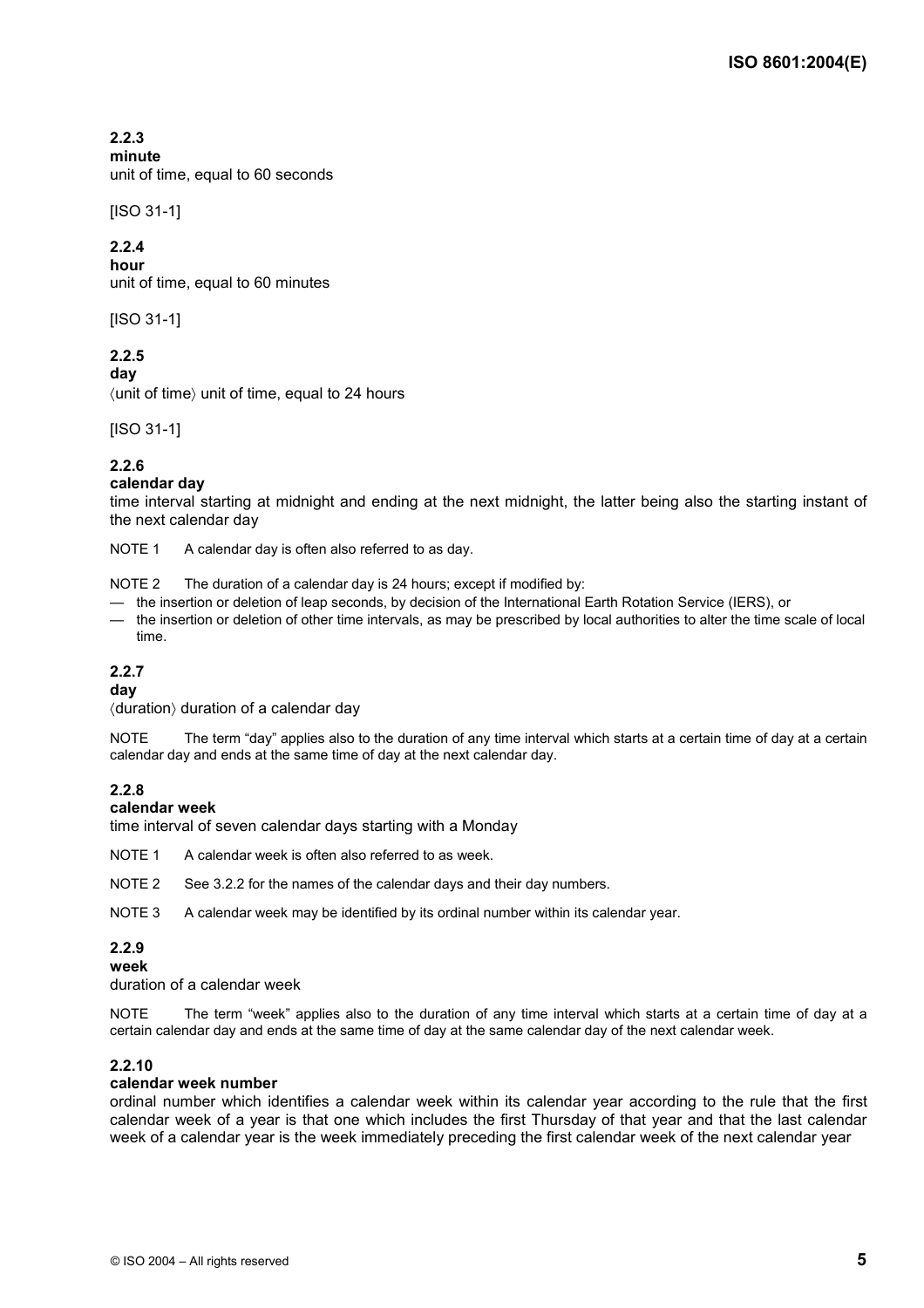# **2.2.11**

# **calendar month**

time interval resulting from the division of a calendar year in 12 time intervals, each with a specific name and containing a specific number of calendar days

NOTE 1 A calendar month is often referred to as month.

NOTE 2 See 3.2.1 for the names of the months of the calendar year in the Gregorian calendar, listed in their order of occurrence, for their number of days, and for the ordinal dates of the days in common and leap years.

# **2.2.12**

**month** 

duration of 28, 29, 30 or 31 calendar days depending on the start and/or the end of the corresponding time interval within the specific calendar month

NOTE 1 The term "month" applies also to the duration of any time interval which starts at a certain time of day at a certain calendar day of the calendar month and ends at the same time of day at the same calendar day of the next calendar month, if it exists. In other cases the ending calendar day has to be agreed on.

NOTE 2 In certain applications a month is considered as a duration of 30 calendar days.

# **2.2.13**

#### **calendar year**

cyclic time interval in a calendar which is required for one revolution of the Earth around the Sun and approximated to an integral number of calendar days

NOTE 1 A calendar year is often also referred to as year.

NOTE 2 Unless otherwise specified the term designates in this International Standard a calendar year in the Gregorian calendar.

# **2.2.14**

# **year**

duration of 365 or 366 calendar days depending on the start and/or the end of the corresponding time interval within the specific calendar year

NOTE The term "year" applies also to the duration of any time interval which starts at a certain time of day at a certain calendar date of the calendar year and ends at the same time of day at the same calendar date of the next calendar year, if it exists. In other cases the ending calendar date has to be agreed on.

#### **2.2.15**

#### **Gregorian calendar**

calendar in general use, introduced in 1582 to define a calendar year that more closely approximated the tropical year than the Julian calendar

NOTE In this International Standard the term Gregorian calendar is used to refer to the time scale described in 3.2.1.

# **2.2.16**

#### **common year**

calendar year in the Gregorian calendar that has 365 calendar days

#### **2.2.17**

#### **leap year**

calendar year in the Gregorian calendar that has 366 calendar days

# **2.2.18**

#### **centennial year**

calendar year in the Gregorian calendar whose year number is divisible without remainder by hundred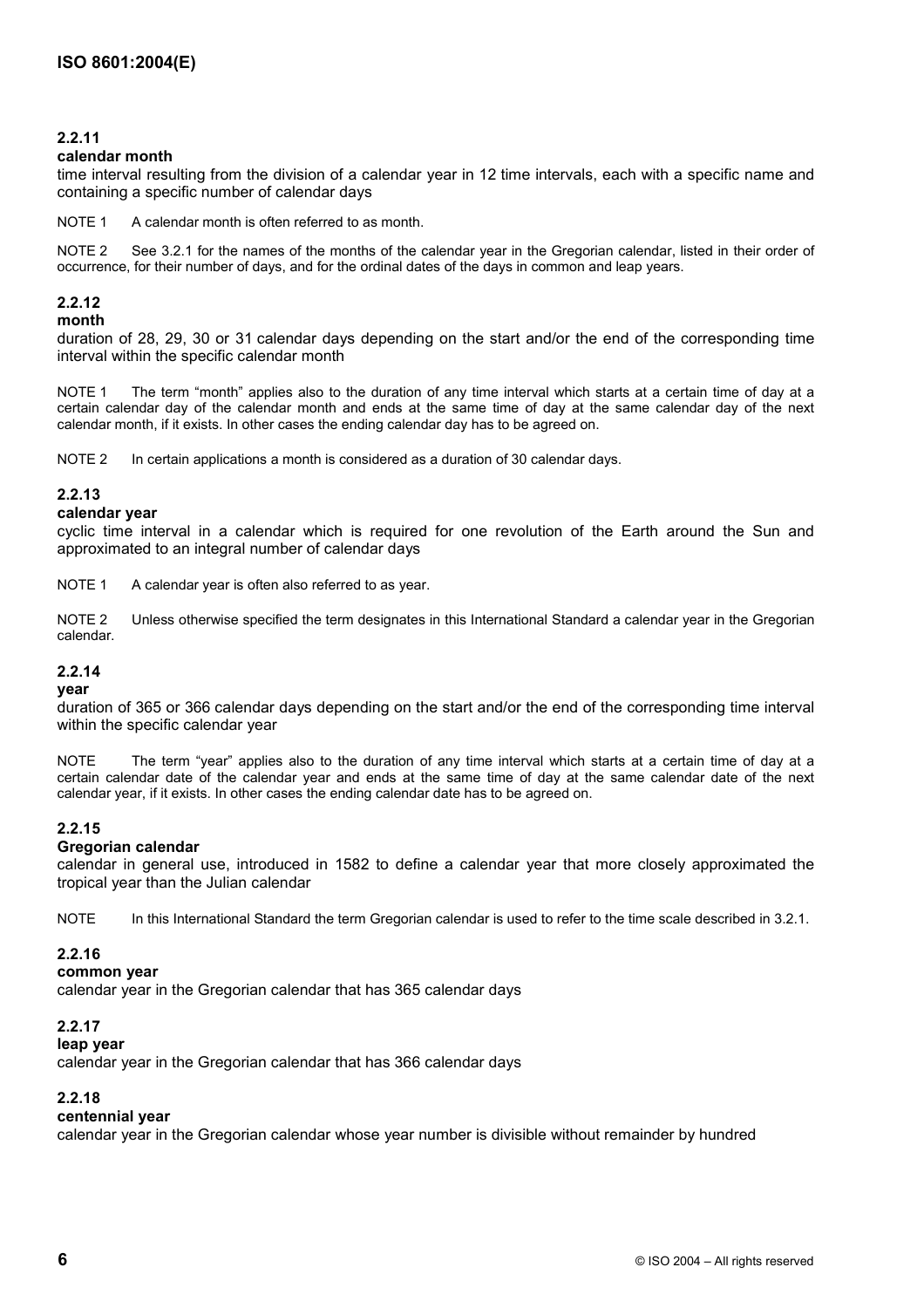# **2.3 Representations and formats**

# **2.3.1**

# **date and time representation**

expression indicating a time point, time interval or recurring time interval

# **2.3.2**

# **date and time format representation**

expression describing the format of a group of date and time representations

# **2.3.3**

# **basic format**

format of a date and time representation or date and time format representation comprising the minimum number of time elements necessary for the accuracy required

NOTE The basic format should be avoided in plain text.

# **2.3.4**

# **extended format**

extension of the basic format that includes additional separators

# **2.3.5**

# **complete representation**

representation that includes all the date and time components associated with the expression; limited, if applicable, for time elements of representations expressing a calendar year to four digits

# **2.3.6**

# **decimal representation**

expansion of a representation by addition of a decimal fraction to the lowest order component of the expression

# **2.3.7**

# **representation with reduced accuracy**

abbreviation of a representation by omission of lower order components

# **2.3.8**

# **expanded representation**

expansion of a representation to allow identification of dates in calendar years outside the range [0000] till [9999]

# **3 Fundamental principles**

# **3.1 Basic rules**

This International Standard gives a set of rules for the representation of

- $-$  time points,
- $-$  time intervals,
- recurring time intervals.

Both accurate and approximate representations can be identified by means of unique and unambiguous expressions specifying the relevant dates, times of day and durations. The degree of accuracy required and obtainable can be varied by including or deleting the appropriate time elements (such as seconds).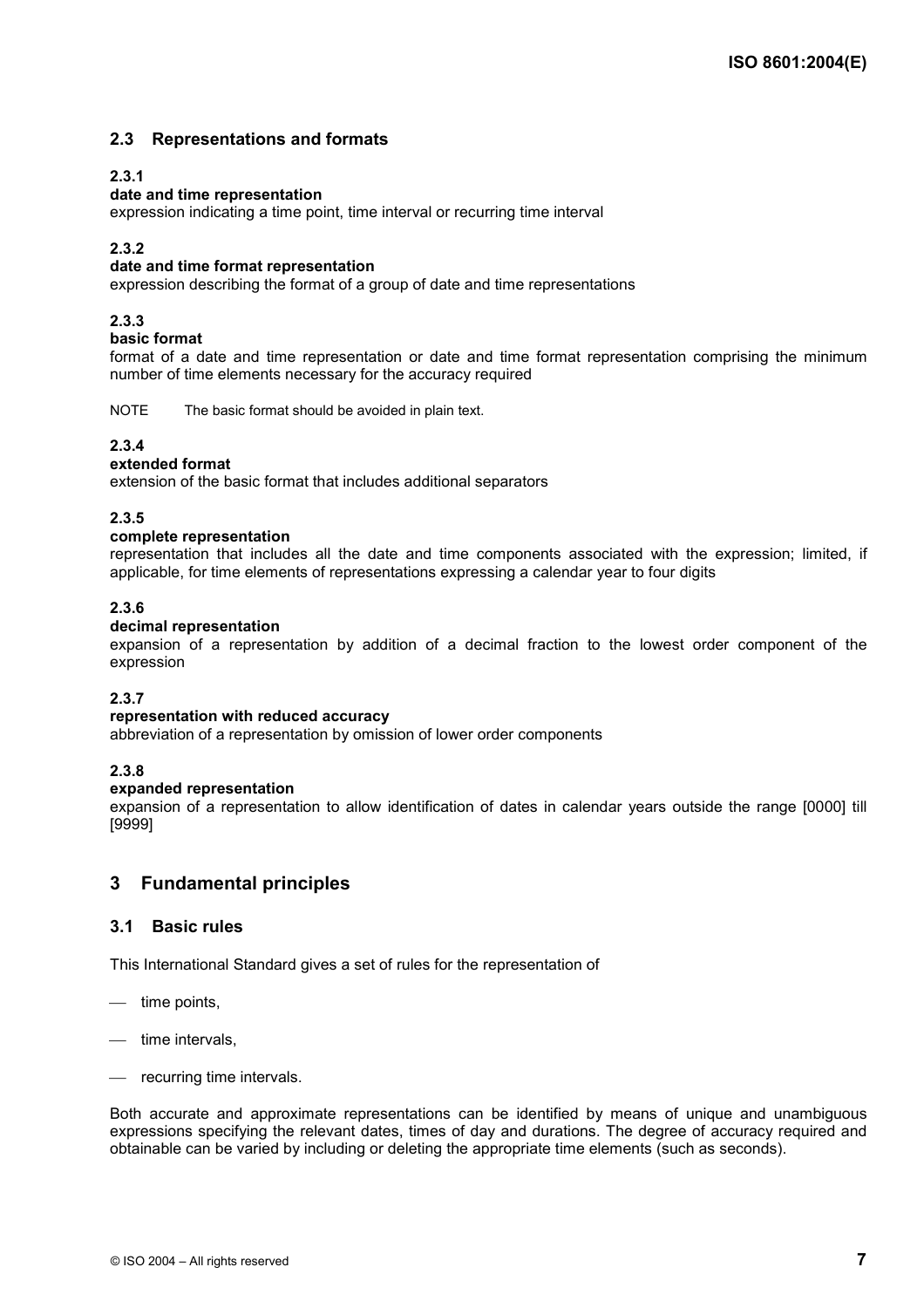In addition, this International Standard gives rules for the representation of expressions describing the format of the above representations.

The decreasing order of time elements, left-to-right, is common to these representations.

# **3.2 Time scales**

# **3.2.1 The Gregorian calendar**

This International Standard uses the Gregorian calendar for the identification of calendar days. This calendar provides a time scale consisting of a, potentially infinite, series of contiguous calendar years. Consecutive calendar years are identified by sequentially assigned year numbers.

The Gregorian calendar distinguishes common years of 365 consecutive calendar days and leap years of 366 consecutive calendar days. A leap year is a year whose year number is divisible by four an integral number of times. However, a centennial year is not a leap year unless its year number is divisible by four hundred an integral number of times.

In the Gregorian calendar each calendar year is divided in 12 sequential calendar months, each consisting of a specific number of calendar days as indicated in Table 1.

The Gregorian calendar has a reference point that assigns 20 May 1875 to the calendar day that the "Convention du Mètre" was signed in Paris.

This International Standard allows the identification of calendar years by their year number for years both before and after the introduction of the Gregorian calendar. For the determination of calendar years, the year number and the calendar day within the calendar year only the rules mentioned above are used. For the purposes of this International Standard the calendar based on these rules is referred to as the Gregorian calendar. The use of this calendar for dates preceding the introduction of the Gregorian calendar (also called the proleptic Gregorian calendar) should only be by agreement of the partners in information interchange.

The introduction of the Gregorian calendar included the cancellation of the accumulated inaccuracies of the Julian calendar. However, no dates shall be inserted or deleted when determining dates in the proleptic Gregorian calendar.

NOTE In the proleptic Gregorian calendar, the calendar year [0000] is a leap year.

EXAMPLE The Gregorian calendar was introduced on 15 October 1582. In the calendar set by this standard the calendar day preceding that calendar day is referred to as 14 October 1582. In the Julian calendar that calendar day is referred to as 4 October 1582.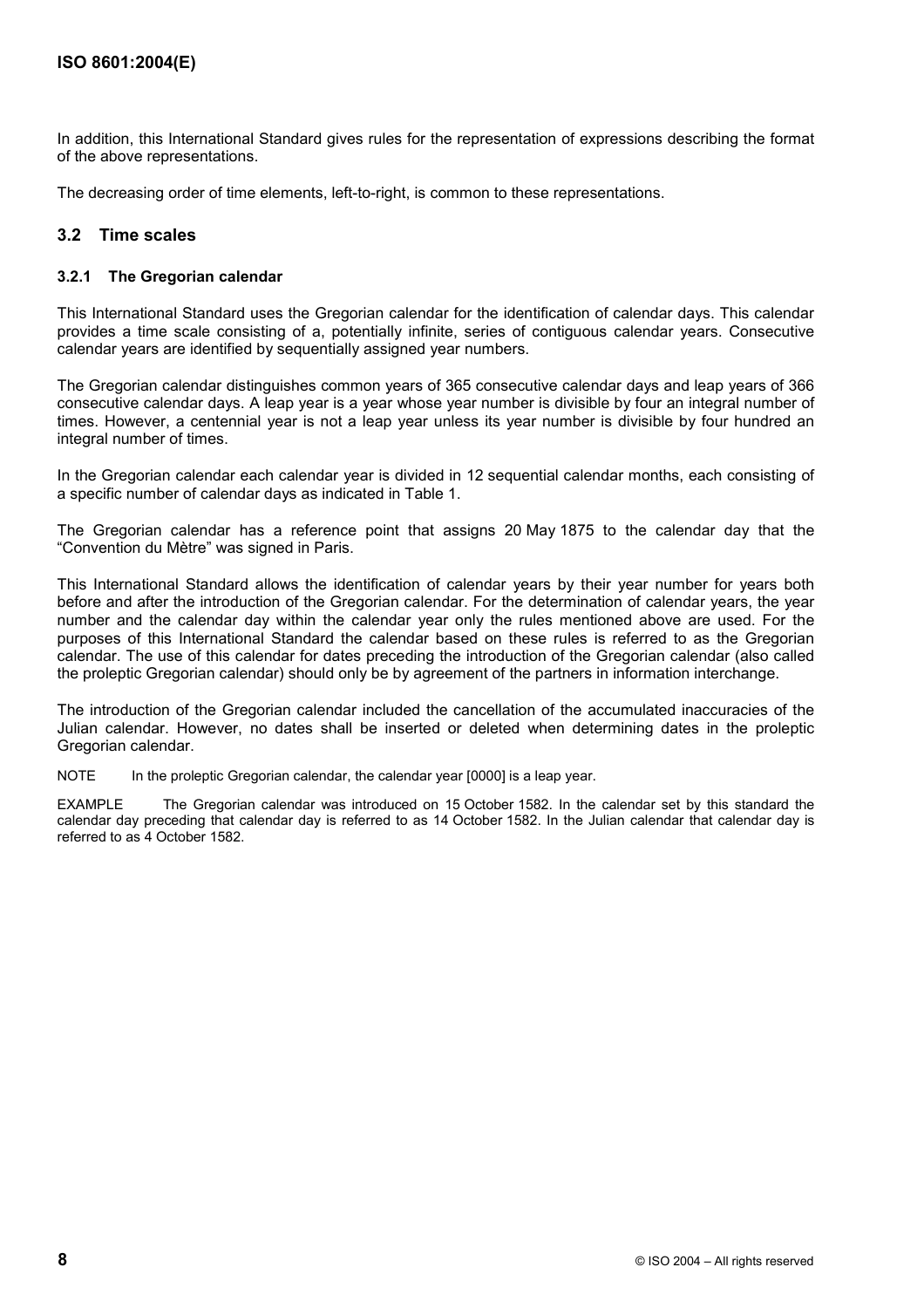| <b>Calendar month</b><br>number | <b>Calendar month</b><br>name | Number of days in<br>the month | Ordinal dates of the days in<br>common years | <b>Ordinal dates of the</b><br>days in leap years |
|---------------------------------|-------------------------------|--------------------------------|----------------------------------------------|---------------------------------------------------|
| 01                              | January                       | 31                             | 001-031                                      | 001-031                                           |
| 02                              | February                      | 28<br>(leap year 29)           | 032-059                                      | 032-060                                           |
| 03                              | March                         | 31                             | 060-090                                      | 061-091                                           |
| 04                              | April                         | 30                             | 091-120                                      | 092-121                                           |
| 05                              | May                           | 31                             | 121-151                                      | 122-152                                           |
| 06                              | June                          | 30                             | 152-181                                      | 153-182                                           |
| 07                              | July                          | 31                             | 182-212                                      | 183-213                                           |
| 08                              | August                        | 31                             | 213-243                                      | 214-244                                           |
| 09                              | September                     | 30                             | 244-273                                      | 245-274                                           |
| 10                              | October                       | 31                             | 274-304                                      | 275-305                                           |
| 11                              | November                      | 30                             | 305-334                                      | 306-335                                           |
| 12                              | December                      | 31                             | 335-365                                      | 336-366                                           |

**Table 1 — Calendar months** 

# **3.2.2 The week calendar**

This International Standard allows the use of the week calendar time scale for the identification of calendar days.

This time scale is based on an unbounded series of contiguous calendar weeks. The calendar week number identifies the calendar week within the calendar year. Each calendar week has seven calendar days as indicated in Table 2.

The reference point of the time scale assigns Saturday to 1 January 2000.

| Ordinal day number in<br>the week | Calendar day name |
|-----------------------------------|-------------------|
|                                   | Monday            |
| 2                                 | Tuesday           |
| 3                                 | Wednesday         |
| Δ                                 | Thursday          |
| 5                                 | Friday            |
| 6                                 | Saturday          |
|                                   | Sunday            |

| Table 2 - Calendar days |  |  |
|-------------------------|--|--|
|-------------------------|--|--|

NOTE 1 A calendar year has 52 or 53 calendar weeks.

NOTE 2 The first calendar week of a calendar year includes up to three days from the previous calendar year; the last calendar week of a calendar year includes up to three days from the following calendar year. Therefore, for certain calendar days the calendar date contains a different calendar year than the week date. For instance:

— Sunday 1 January 1995 is identified by the calendar date [1995-01-01] and week date [1994-W52-7]

— Tuesday 31 December 1996 is identified by the calendar date [1996-31-12] and week date [1997-W01-2].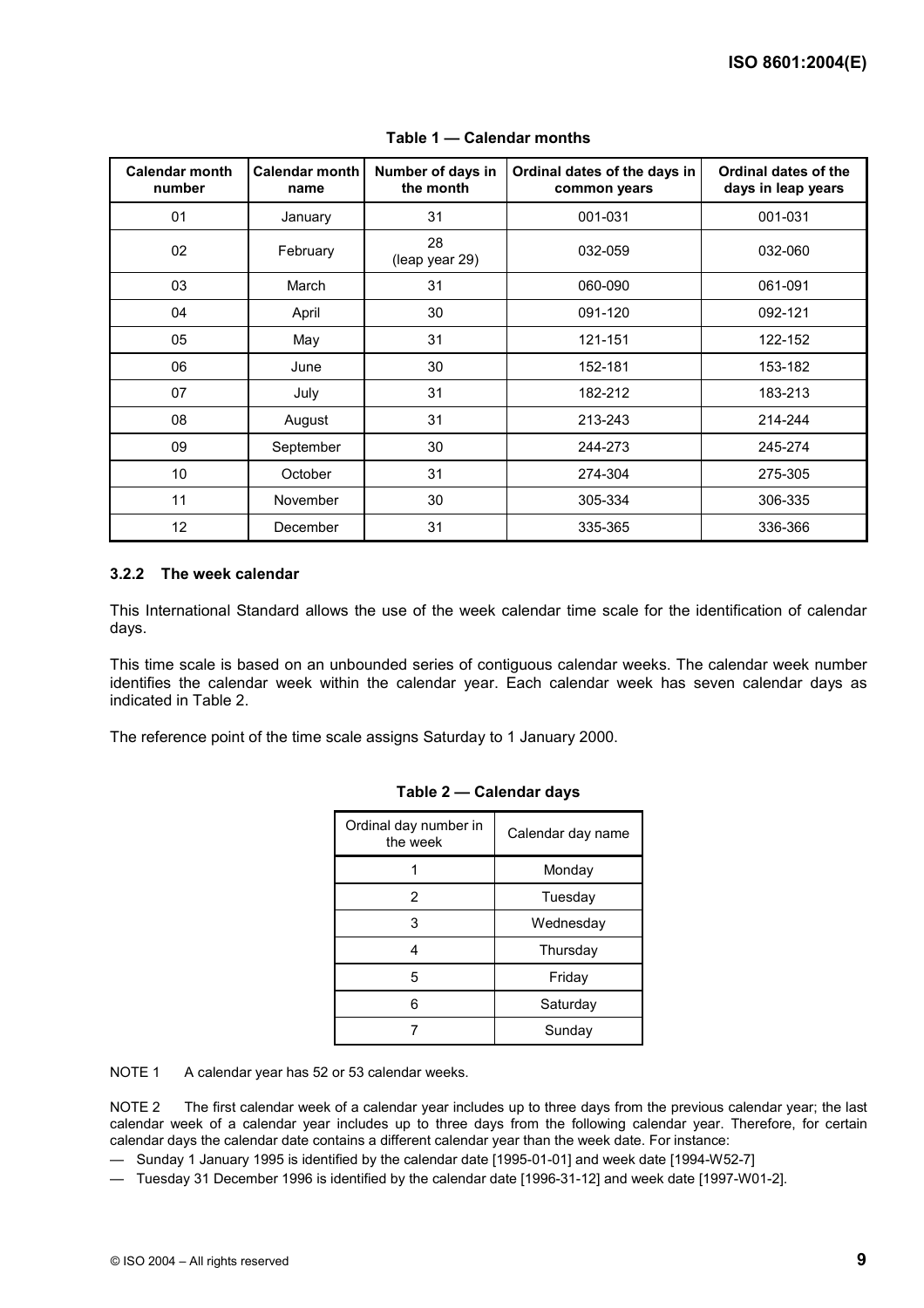NOTE 3 The rule for determining the first calendar week (see the definition of calendar week number in Clause 2) is equivalent with the rule "the first calendar week is the calendar week which includes 4 January".

# **3.2.3 Time scales within the calendar day**

This International Standard recommends the use of time scales applying the 24-hour time keeping system for the identification of time points within a calendar day.

These time scales provide marks which, except in case of discontinuities, represent the duration elapsed after the start of the calendar day. In this International Standard these marks, which are collectively referred to as time of day, are represented by the number of hours elapsed after midnight, the number of minutes elapsed after the last full hour, the number of seconds elapsed after the last full minute, with decimal parts of a second if necessary.

# **3.3 Representations and format representations**

This International Standard defines date and time representations to express time points, time intervals and recurring time intervals.

EXAMPLE The date and time representation [2003-02-10] identifies 10 February 2003.

To define the date and time representations permitted by this International Standard, use is made of date and time format representations in which specific characters are used to represent digits or other characters in date and time representations. A date and time format representation, together with its description, defines permitted date and time representations.

EXAMPLE The date and time format representation [YYYY-MM-DD], together with the associated description, defines the complete, extended format, calendar date representations permitted by this International Standard.

By mutual agreement the parties in information interchange may transfer the date and time format representations. Only the date and time format representations permitted by this International Standard shall be used.

The date and time format representations use characters that potentially expand into more than one character in the date and time representation; this is indicated by underlining. If at the time of information interchange of the date and time format representation the number of characters to be used in the date and time representation is known, the variable expansion representation (i.e. underlining) shall not be used.

EXAMPLE Local time with three decimals for the fraction of the seconds is represented by [hh:mm:ss,sss], not by [hh:mm:ss,s].

# **3.4 Characters used in the representations**

# **3.4.1 Introduction**

The representations specified in this International Standard make use of graphic characters as specified in 3.4. Note that, except for "hyphen", "minus" and "plus-minus", these characters are part of the ISO/IEC 646 repertoire.

In an environment where use is made of a character repertoire based on ISO/IEC 646, "hyphen" and "minus" are both mapped onto "hyphen-minus". Representations with a "plus-minus" shall only be used in such environment if the interchange repertoire includes "plus-minus".

In an environment where use is made of the ITU-T S.1 repertoire (e.g. telex) date and time format representations shall not be used.

In date and time format representations underlining of characters is used. In environments that do not support the representation of underlined characters, the underline shall precede the character to be underlined.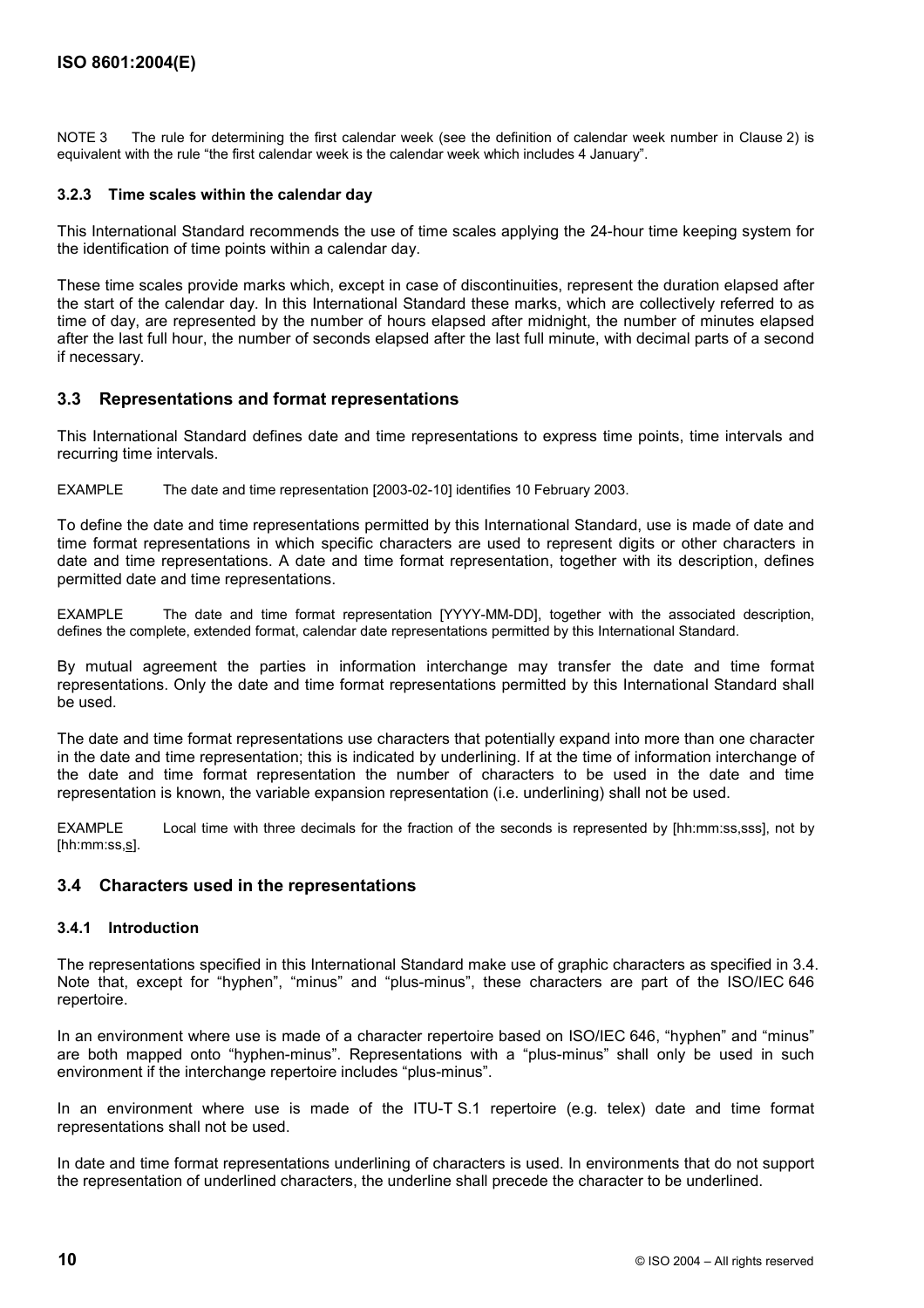NOTE 1 In date and time representations lower case characters may be used when upper case characters are not available.

NOTE 2 Encoding of characters for the interchange of dates and times is not in the scope of this International Standard.

Unless explicitly allowed by this International Standard the character "space" shall not be used in the representations.

#### **3.4.2 Characters used in place of digits or signs**

In date and time format representations characters are used to represent characters in the date and time representations as follows:

- [Y] represents a digit used in the time element "year";
- [M] represents a digit used in the time element "month";
- [D] represents a digit used in the time element "day";
- [w] represents a digit used in the time element "week";
- [h] represents a digit used in the time element "hour";
- [m] represents a digit used in the time element "minute";
- [s] represents a digit used in the time element "second":
- [n] represents a digit from a positive integer or zero;
- $[t]$  represents a plus sign  $[t]$  if in combination with the following element a positive value or zero needs to be represented (in this case, unless explicitly stated otherwise, the plus sign shall not be omitted), or a minus sign [−] if in combination with the following element a negative value needs to be represented.

In addition the following convention applies:

[\_] When any of the characters representing a digit is underlined, it represents zero or more digits in the corresponding date and time representation.

Other characters in the date and time format representations are copied in the date and time representations.

#### **3.4.3 Characters used as designators**

In representations the following characters are used as designators:

- [P] is used as duration designator, preceding the component which represents the duration;
- NOTE The use of the character P is based on the historical use of the term "period" for duration.
- [R] is used as recurring time interval designator;
- [T] is used as time designator to indicate:
- the start of the representation of local time to designate local time expressions as such,
- the start of the representation of the time of day in date and time of day expressions,
- the start of the representation of the number of hours, minutes or seconds in expressions of duration;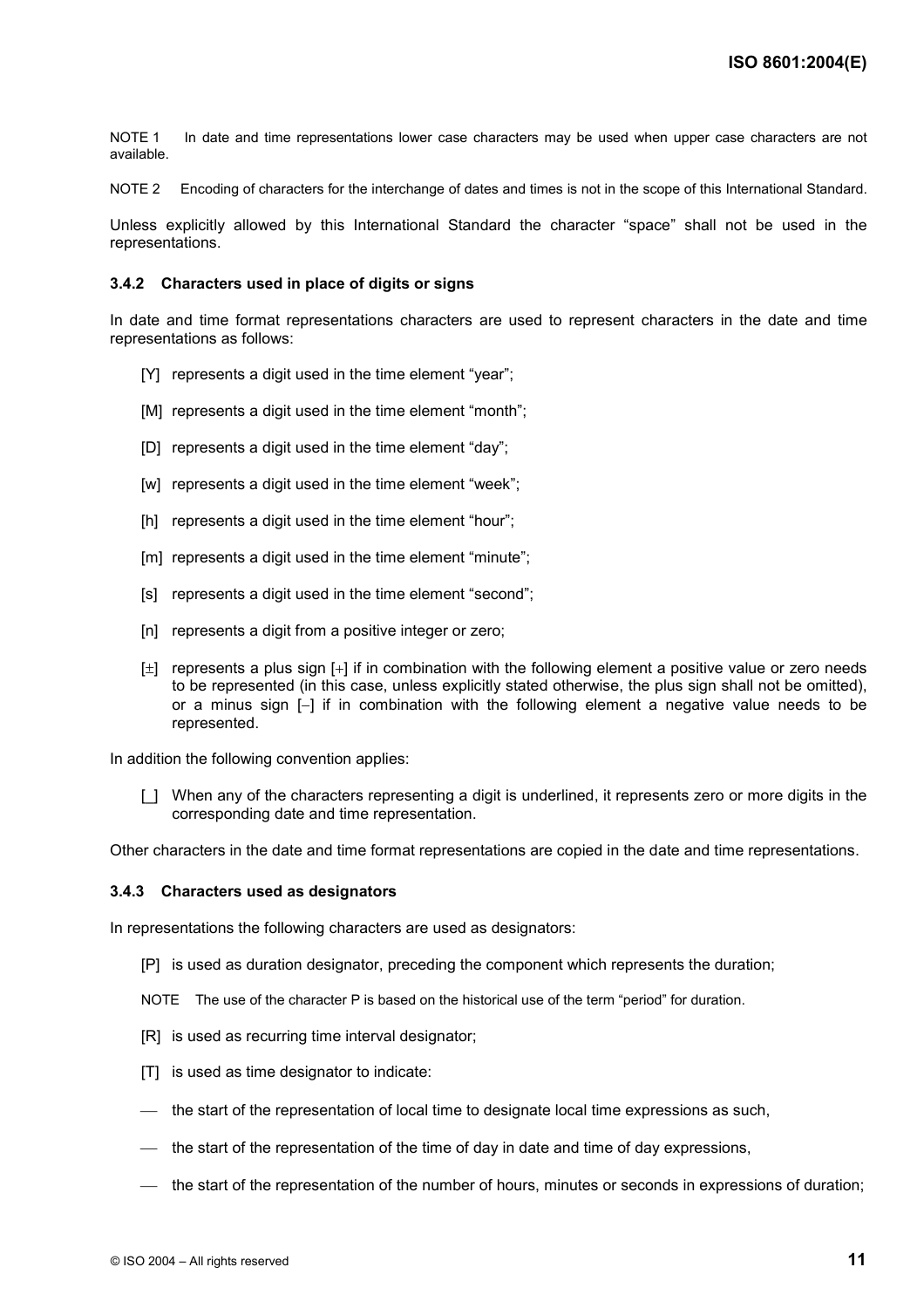- [W] is used as week designator, preceding a data element which represents the ordinal number of a calendar week within the calendar year;
- [Z] is used as UTC designator.

In representations of duration (4.4.3.2), the following designators are used as part of the expression:

[Y] [M] [W] [D] [H] [M] [S]

NOTE 1 In these expressions, [M] may be used to indicate "month" or "minute", or both.

NOTE 2 In date and time format representations the interpretation of the characters [Y], [M] and [D] as characters used in place of digits or as designators depends on their position in the expression.

NOTE 3 These designators are used for the designation of units of time and nominal durations in the representations defined in this International Standard. For the designation of units of time and durations in other contexts ISO 31-1 should be applied.

#### **3.4.4 Characters used as separators**

In representations the following characters are used as separators:

- [-] (hyphen): to separate the time elements "year" and "month", "year" and "week", "year" and "day", "month" and "day", and "week" and "day";
- [:] (colon): to separate the time elements "hour" and "minute", and "minute" and "second";
- [/] (solidus): to separate components in the representation of time intervals and recurring time intervals.
- NOTE Representations defined in this International Standard also make use of the decimal separator.

#### **3.5 Expansion**

By mutual agreement of the partners in information interchange, it is permitted to expand the component identifying the calendar year, which is otherwise limited to four digits. This enables reference to dates and times in calendar years outside the range supported by complete representations, i.e. before the start of the year [0000] or after the end of the year [9999].

# **3.6 Leading zeros**

If a time element in a defined representation has a defined length, then leading zeros shall be used as required.

#### **3.7 Mutual agreement**

Some of the representations identified in this International Standard are only allowed by mutual agreement of the partners in information interchange. Such agreement should ensure that fields in which the representation may occur are not allowed to hold other representations that cannot be unambiguously distinguished from the agreed representation.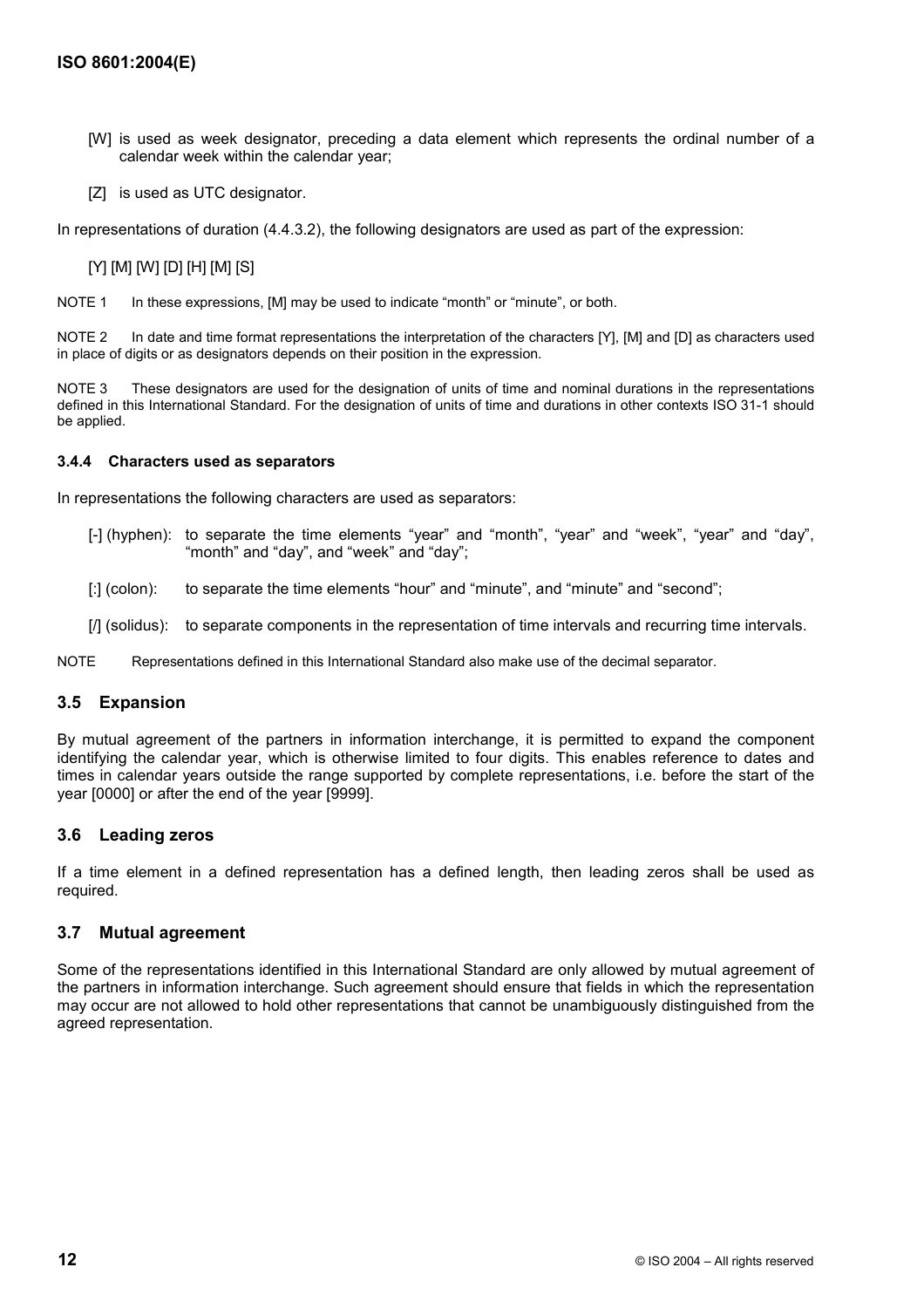# **4 Date and time representations**

# **4.1 Date**

# **4.1.1 General**

For ease of comparison, in all the following examples of representations of dates, the date of 12 April 1985 is used as an illustration, if applicable.

# **4.1.2 Calendar date**

# **4.1.2.1 General**

In expressions of calendar dates

- **calendar year** is, unless specified otherwise, represented by four digits. Calendar years are numbered in ascending order according to the Gregorian calendar by values in the range [0000] to [9999]. Values in the range [0000] through [1582] shall only be used by mutual agreement of the partners in information interchange.
- **calendar month** is represented by two digits. January is represented by [01], and subsequent calendar months are numbered in ascending sequence.
- **calendar day of the month** is represented by two digits. The first calendar day of any calendar month is represented by [01] and subsequent calendar days of the same calendar month are numbered in ascending sequence.

# **4.1.2.2 Complete representations**

When the application identifies the need for a complete representation of a calendar date, it shall be one of the numeric expressions as follows, where [YYYY] represents a calendar year, [MM] the ordinal number of a calendar month within the calendar year, and [DD] the ordinal number of a calendar day within the calendar month.

| Basic format:               | <b>YYYYMMDD</b> | Example: | 19850412   |
|-----------------------------|-----------------|----------|------------|
| Extended format: YYYY-MM-DD |                 | Example: | 1985-04-12 |

# **4.1.2.3 Representations with reduced accuracy**

If in a given application it is sufficient to express a calendar date with less accuracy than a complete representation as specified in 4.1.2.2, either two, four or six digits may be omitted, the omission starting from the extreme right-hand side. The resulting representation will then indicate a month, a year or a century, as set out below. When only [DD] is omitted, a separator shall be inserted between [YYYY] and [MM], but separators shall not be used in the other representations with reduced accuracy.

| a) | A specific month<br>Basic format:<br>Extended format:                  | YYYY-MM<br>not applicable     | Example: | 1985-04 |
|----|------------------------------------------------------------------------|-------------------------------|----------|---------|
| b) | A specific year<br>Basic format:<br>Extended format:                   | <b>YYYY</b><br>not applicable | Example: | 1985    |
| C) | A specific century<br>Basic format:<br>Extended format: not applicable | YY                            | Example: | 19      |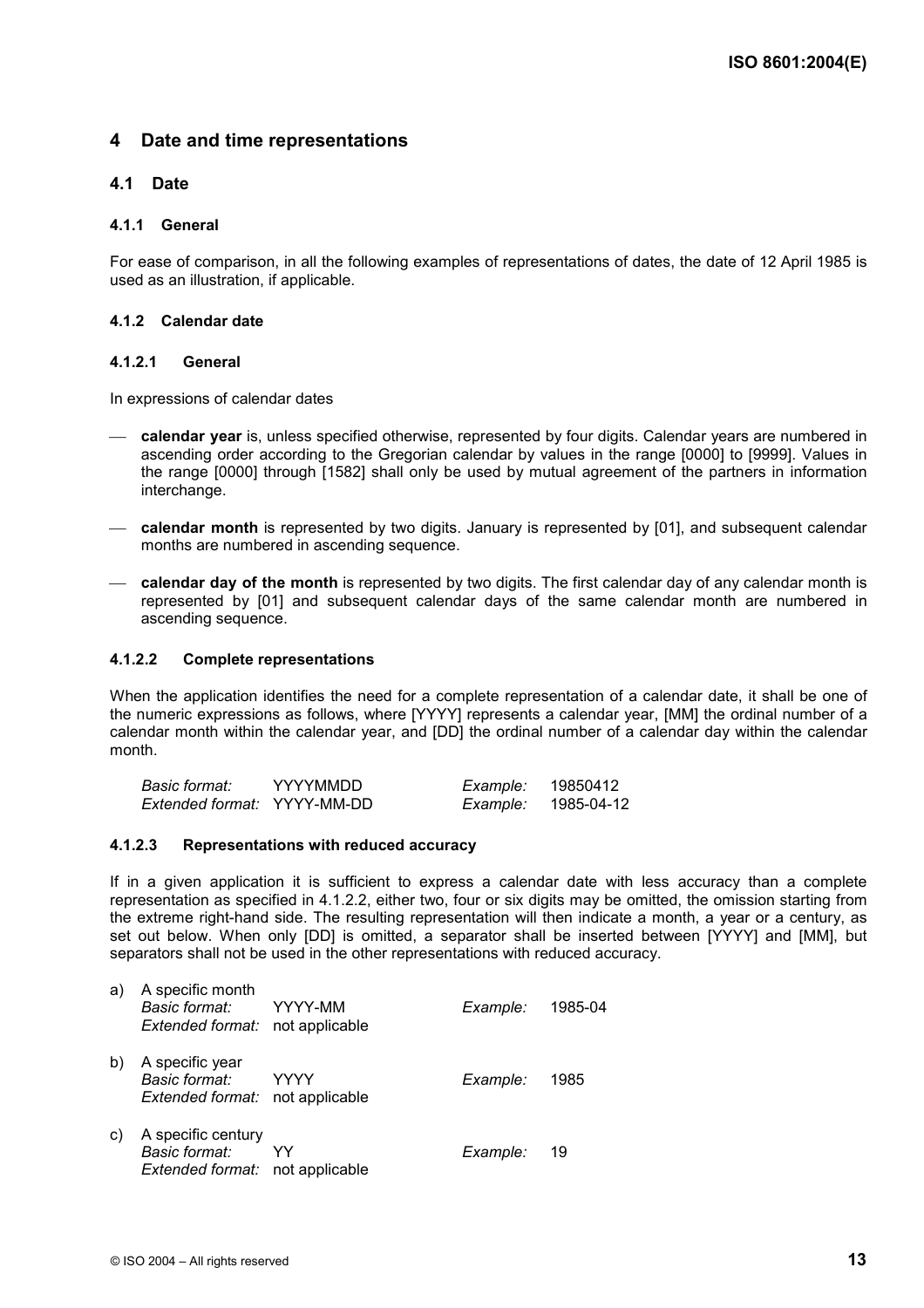a) and a specific day and a specific day of the specific day of the specific day of the specific day of the specific day of the specific day of the specific day of the specific day of the specific day of the specific day o

# **4.1.2.4 Expanded representations**

If, by agreement, expanded representations are used, the formats shall be as specified below. The interchange parties shall agree the additional number of digits in the time element year. In the examples below it has been agreed to expand the time element year with two digits.

| a) | A specific day<br>Basic format:<br>Extended format:     | ±YYYYYMMDD<br>±YYYYY-MM-DD  | Example:<br>Example: | $+0019850412$<br>$+001985 - 04 - 12$ |
|----|---------------------------------------------------------|-----------------------------|----------------------|--------------------------------------|
| b) | A specific month<br>Basic format:<br>Extended format:   | ±YYYYY-MM<br>not applicable | Example:             | $+001985-04$                         |
| C) | A specific year<br>Basic format:<br>Extended format:    | ±YYYYY<br>not applicable    | Example:             | $+001985$                            |
| d) | A specific century<br>Basic format:<br>Extended format: | $\pm$ YYY<br>not applicable | Example:             | $+0019$                              |

NOTE 4.1.2.4 includes the definition of representations that are expanded and have reduced accuracy.

# **4.1.3 Ordinal date**

# **4.1.3.1 General**

In expressions of ordinal dates

- **calendar year** is represented as in 4.1.2.
- **calendar day of the year** is represented by three decimal digits. The first calendar day of any calendar year is represented by [001] and subsequent calendar days are numbered in ascending sequence.

# **4.1.3.2 Complete representations**

When the application identifies the need for a complete representation of an ordinal date, it shall be one of the numeric expressions as follows, where [YYYY] represents a calendar year and [DDD] the ordinal number of a calendar day within the calendar year.

| Basic format:             | YYYYDDD | Example: | 1985102  |
|---------------------------|---------|----------|----------|
| Extended format: YYYY-DDD |         | Example: | 1985-102 |

# **4.1.3.3 Expanded representations**

If, by agreement, expanded representations are used the formats shall be as specified below. The interchange parties shall agree the additional number of digits in the time element year. In the examples below it has been agreed to expand the time element year with two digits.

| A specific day                     |           |          |                       |
|------------------------------------|-----------|----------|-----------------------|
| Basic format:                      | ±YYYYYDDD |          | $Example: +001985102$ |
| $Extended$ format: $\pm$ YYYYY-DDD |           | Example: | +001985-102           |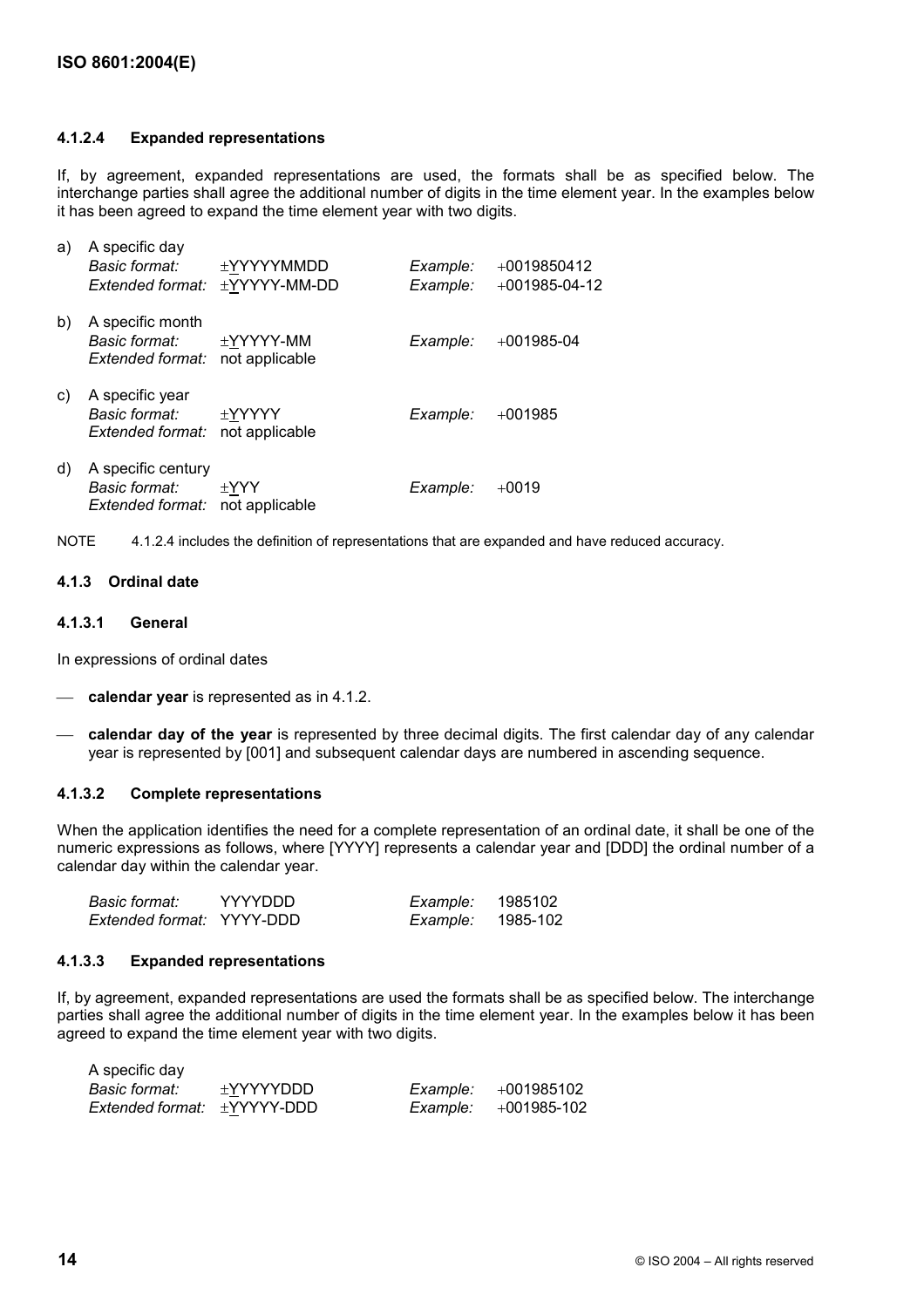# **4.1.4 Week date**

# **4.1.4.1 General**

In expressions of week dates

- **calendar year** is represented as in 4.1.2.
- **calendar week** is represented by two decimal digits. The first calendar week of a year shall be identified as [01] and subsequent weeks shall be numbered in ascending sequence.
- **calendar day of the week** is represented by one decimal digit. Monday shall be identified as calendar day [1] of any calendar week, and subsequent calendar days of the same calendar week shall be numbered in ascending sequence to Sunday (calendar day [7]).

# **4.1.4.2 Complete representations**

When the application identifies the need for a complete representation of a week date, it shall be one of the alphanumeric expressions as follows, where [YYYY] represents a calendar year, [W] is the week designator, [ww] represents the ordinal number of a calendar week within the year, and [D] represents the ordinal number of a calendar day within the calendar week.

| Basic format:               | <b>YYYYWwwD</b> | Example: | 1985W155   |
|-----------------------------|-----------------|----------|------------|
| Extended format: YYYY-Www-D |                 | Example: | 1985-W15-5 |

# **4.1.4.3 Representations with reduced accuracy**

If the degree of accuracy required permits, one digit may be omitted from the representation in 4.1.4.2.

| A specific week           |                |          |          |
|---------------------------|----------------|----------|----------|
| Basic format:             | <b>YYYYWww</b> | Example: | 1985W15  |
| Extended format: YYYY-Www |                | Example: | 1985-W15 |

# **4.1.4.4 Expanded representations**

If, by agreement, expanded representations are used the formats shall be as specified below. The interchange parties shall agree the additional number of digits in the time element year. In the examples below it has been agreed to expand the time element year with two digits.

| a) | A specific day<br><b>Basic format:</b> | ±YYYYYWwwD                    | Example: | $+001985W155$   |
|----|----------------------------------------|-------------------------------|----------|-----------------|
|    |                                        | Extended format: ±YYYYY-Www-D | Example: | $+001985-W15-5$ |
|    |                                        |                               |          |                 |
| b) | A specific week                        |                               |          |                 |
|    | <b>Basic format:</b>                   | ±YYYYYWww                     | Example: | $+001985W15$    |
|    | Extended format: ±YYYYY-Www            |                               | Example: | $+001985$ -W15  |
|    |                                        |                               |          |                 |

NOTE 4.1.4.4 includes the definition of representations that are expanded and have reduced accuracy.

# **4.2 Time of day**

# **4.2.1 General**

This International Standard is based on the 24-hour timekeeping system that is now in common use. In expressions of time of day

 **hour** is represented by two digits from [00] to [24]. The representation of the hour by [24] is only allowed to indicate the end of a calendar day, see 4.2.3.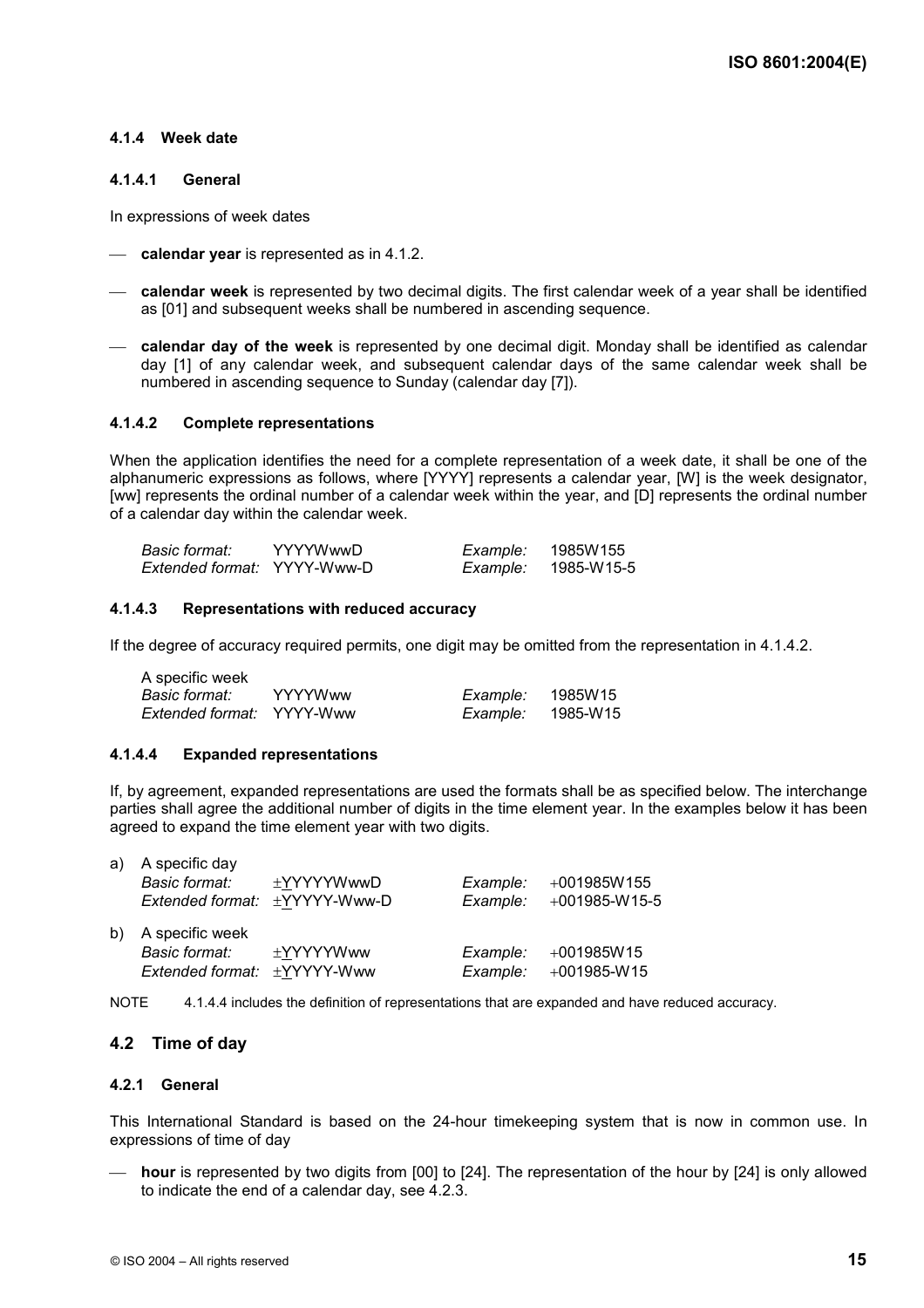- **minute** is represented by two digits from [00] to [59].
- **second** is represented by two digits from [00] to [60]. The representation of the second by [60] is only allowed to indicate a positive leap second or an instant within that second.
- NOTE These expressions apply to both UTC and non-UTC based time scales for time of day.

# **4.2.2 Local time**

#### **4.2.2.1 General**

In the representations of local time as defined below no provisions have been made to prevent ambiguities in expressions that result from discontinuities in the time scale of local time (e.g. daylight saving time). When an application identifies the need to prevent these ambiguities, use can be made of the provision of 4.2.5.2.

# **4.2.2.2 Complete representations**

When the application identifies the need for an expression of local time then the complete representation shall be a single numeric expression comprising six digits in the basic format, where [hh] represents hours, [mm] minutes and [ss] seconds.

| Basic format:                    | hhmmss | Example: | 232050   |
|----------------------------------|--------|----------|----------|
| <i>Extended format:</i> hh:mm:ss |        | Example: | 23:20:50 |

#### **4.2.2.3 Representations with reduced accuracy**

If the degree of accuracy required permits, either two or four digits may be omitted from the representation in 4.2.2.2.

| a) A specific hour and minute       |    |                |  |  |
|-------------------------------------|----|----------------|--|--|
| Basic format: hhmm                  |    | Example: 2320  |  |  |
| <i>Extended format:</i> hh:mm       |    | Example: 23:20 |  |  |
| b) A specific hour<br>Basic format: | hh | Example: 23    |  |  |
| Extended format: not applicable     |    |                |  |  |

#### **4.2.2.4 Representations with decimal fraction**

If necessary for a particular application a decimal fraction of hour, minute or second may be included. If a decimal fraction is included, lower order time elements (if any) shall be omitted and the decimal fraction shall be divided from the integer part by the decimal sign specified in ISO 31-0, i.e. the comma [,] or full stop [.]. Of these, the comma is the preferred sign. If the magnitude of the number is less than unity, the decimal sign shall be preceded by two zeros in accordance with 3.6.

The interchange parties, dependent upon the application, shall agree the number of digits in the decimal fraction. The format shall be [hhmmss,ss], [hhmm,mm] or [hh,hh] as appropriate (hour minute second, hour minute, and hour, respectively), with as many digits as necessary following the decimal sign. A decimal fraction shall have at least one digit. In the examples below it has been agreed to give the smallest time element a decimal fraction with one digit.

|                                     | a) A specific hour, minute and second and a decimal fraction of the second |                   |                     |
|-------------------------------------|----------------------------------------------------------------------------|-------------------|---------------------|
| <i>Basic format:</i> hhmmss,ss      |                                                                            | Example: 232050,5 |                     |
| <i>Extended format:</i> hh:mm:ss,ss |                                                                            |                   | Example: 23:20:50,5 |

| b) A specific hour and minute and a decimal fraction of the minute |  |                 |         |
|--------------------------------------------------------------------|--|-----------------|---------|
| <i>Basic format:</i> hhmm.mm                                       |  | Example: 2320,8 |         |
| <i>Extended format:</i> hh:mm,mm                                   |  | Example:        | 23:20.8 |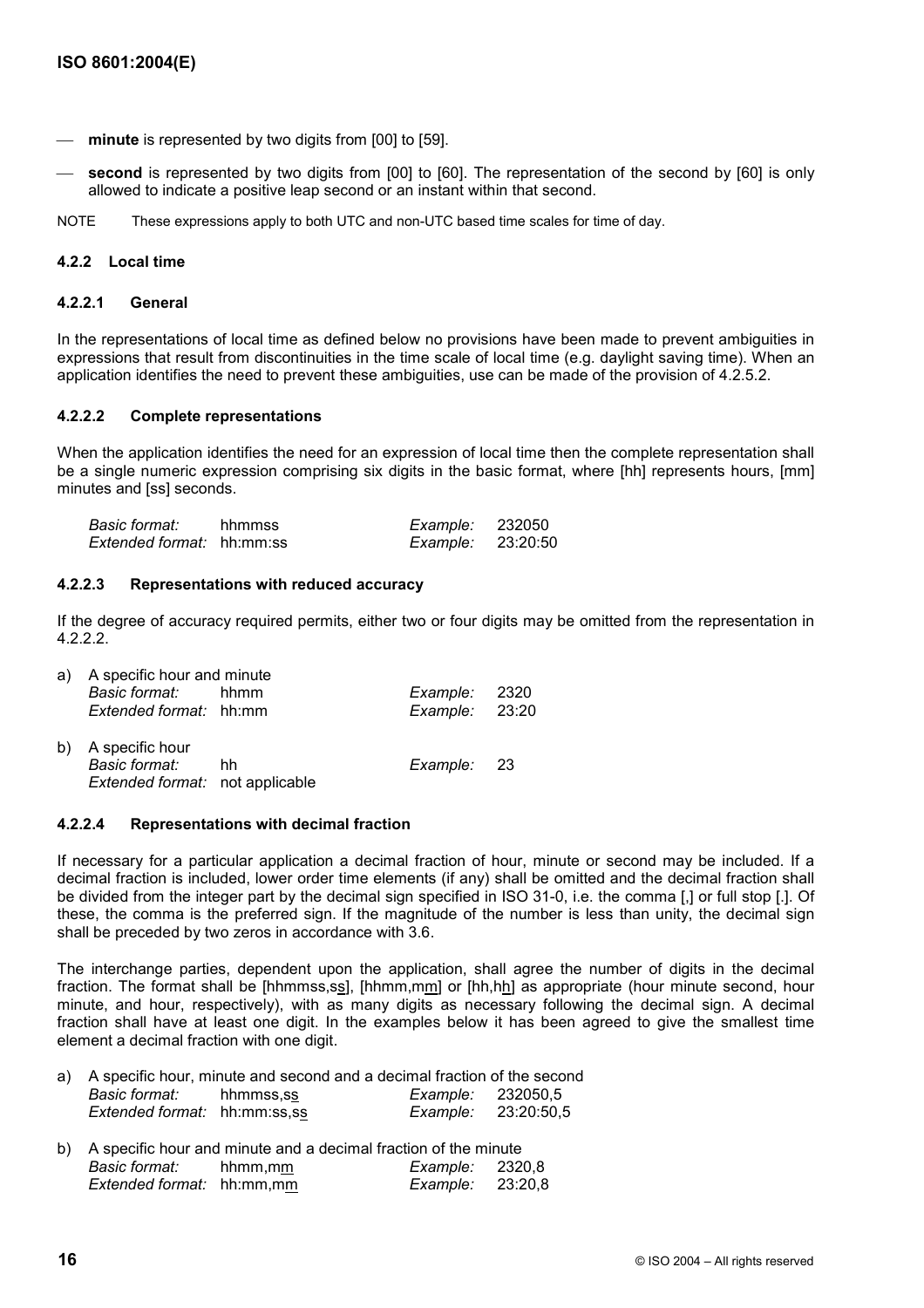c) A specific hour and a decimal fraction of the hour *Basic format:* hh,hh *Example:* 23,3 *Extended format:* not applicable

NOTE 4.2.2.4 includes the definition of representations that have both reduced accuracy and a decimal fraction.

# **4.2.2.5 Representations with time designator**

In expressions of local time, applications may put the time designator [T] immediately in front of the representations defined in 4.2.2.2 through 4.2.2.4.

If the local time is represented in a context that does not clearly identify a local time expression, the time designator [T] shall be used immediately in front of the representations defined in 4.2.2.2 through 4.2.2.4.

# **4.2.3 Midnight**

The complete representations in basic and extended format for midnight, in accordance with 4.2.2, shall be expressed in either of the two following ways:

|    | <b>Basic format</b> | <b>Extended format</b> |                                   |
|----|---------------------|------------------------|-----------------------------------|
| a) | 000000              | 00:00:00               | (the beginning of a calendar day) |
| b) | 240000              | 24:00:00               | (the end of a calendar day)       |

The representations may have reduced accuracy in accordance with 4.2.2.3 or may be designated as a time expression in accordance with 4.2.2.5. To represent midnight the representations may be expanded with a decimal fraction containing only zeros in accordance with 4.2.2.4.

NOTE 1 Midnight will normally be represented as [00:00] or [24:00].

NOTE 2 The end of one calendar day [24:00] coincides with [00:00] at the start of the next calendar day, e.g. [24:00] on 12 April 1985 is the same as [00:00] on 13 April 1985. If there is no association with a date or a time interval both a) and b) represent the same local time in the 24-hour timekeeping system.

NOTE 3 The choice of representation a) or b) will depend upon any association with a date, or a time interval. Representations where [hh] has the value [24] are only preferred to represent the end of a time interval in accordance with 4.4 or recurring time interval in accordance with 4.5.

# **4.2.4 UTC of day**

To express UTC of day the representations specified in 4.2.2.2 through 4.2.2.4 shall be used, followed immediately, without space, by the UTC designator [Z]. The examples below are complete and reduced accuracy representations of the UTC of day 20 minutes and 30 seconds past 23 hours:

| Basic format:                     | hhmmssZ<br>hhmmZ<br>hh7. | Example: 232030Z   | 2320Z<br>23Z |
|-----------------------------------|--------------------------|--------------------|--------------|
| <i>Extended format:</i> hh:mm:ssZ | hh:mmZ<br>not applicable | Example: 23:20:30Z | 23:20Z       |

# **4.2.5 Local time and Coordinated Universal Time (UTC)**

# **4.2.5.1 Difference between local time and UTC of day**

When it is required to indicate the difference between local time and UTC of day, the representation of the difference can be expressed in hours and minutes, or hours only. It shall be expressed as positive (i.e. with the leading plus sign [+]) if the local time is ahead of or equal to UTC of day and as negative (i.e. with the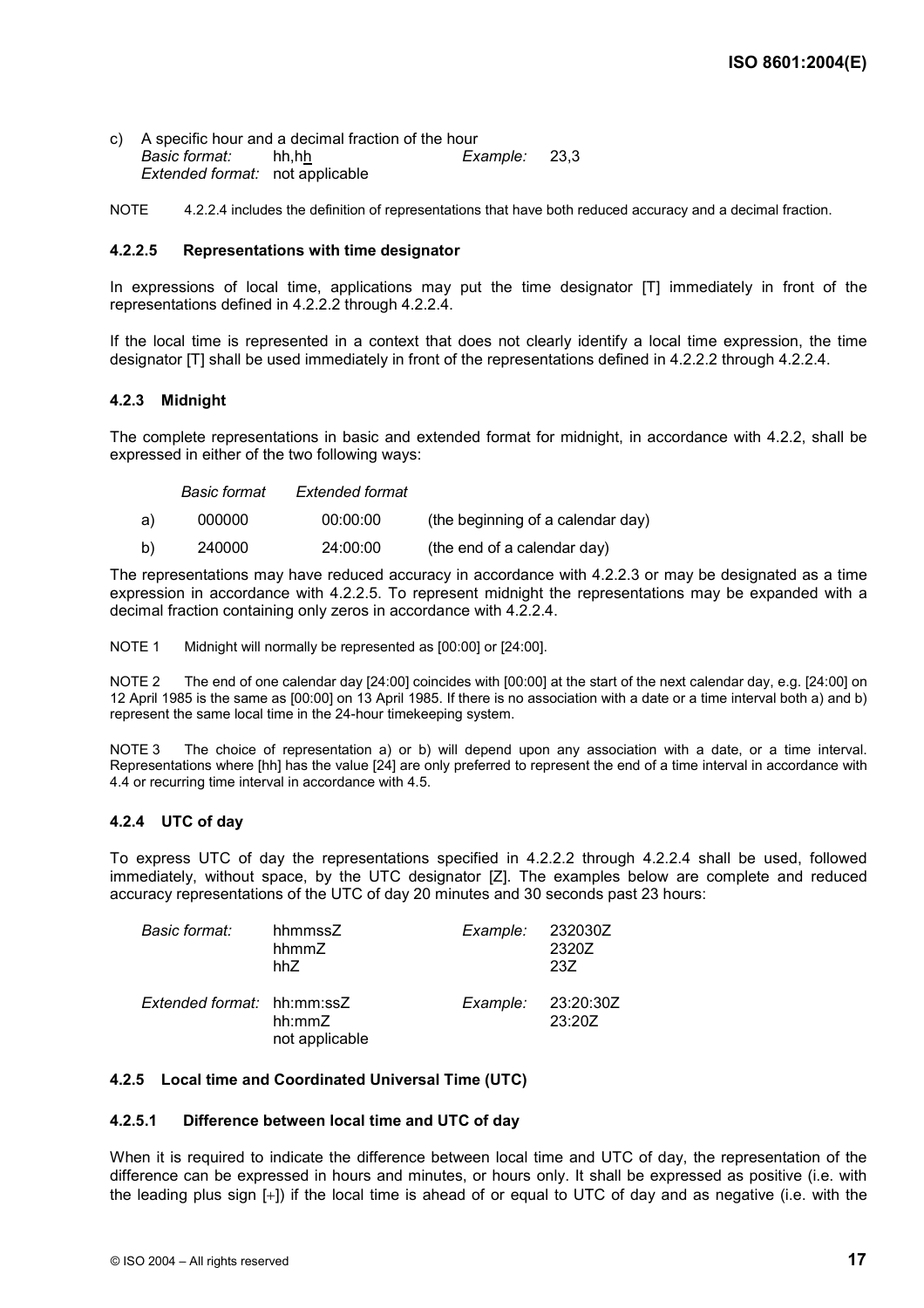leading minus sign [-]) if it is behind UTC of day. The minutes time element of the difference may only be omitted if the difference between the time scales is exactly an integral number of hours.

| Basic format:                | $\pm$ hhmm<br>$+hh$ | Example: $+0100$  | $+01$ |
|------------------------------|---------------------|-------------------|-------|
| Extended format: $\pm$ hh:mm |                     | Example: $+01:00$ |       |

Expressions of the difference between local time and UTC of day are a component in the representations defined in 4.2.5.2; they shall not be used as self-standing expressions.

# **4.2.5.2 Local time and the difference from UTC**

When it is required to indicate local time and the difference between the time scale of local time and UTC, the representation of the difference shall be appended to the representation of the local time following immediately, without space, the lowest order (extreme right-hand) time element of the local time expression. The difference between the time scale of local time and UTC shall be expressed in hours-and-minutes, or hours-only independent of the accuracy of the local time expression associated with it.

The complete representation of the time of 27 minutes and 46 seconds past 15 hours locally in Geneva (in winter one hour ahead of UTC), and in New York (in winter five hours behind UTC), together with the indication of the difference between the time scale of local time and UTC, are used as examples.

| Basic format: | hhmmss <sub>±</sub> hhmm        | Example: | 152746+0100    |
|---------------|---------------------------------|----------|----------------|
|               |                                 |          | 152746-0500    |
|               | $h$ hmmss $\pm$ hh              |          | 152746+01      |
|               |                                 |          | 152746-05      |
|               | Extended format: hh:mm:ss±hh:mm | Example: | 15:27:46+01:00 |
|               |                                 |          | 15:27:46-05:00 |
|               | $hh:mm:ss\pm hh$                |          | 15:27:46+01    |
|               |                                 |          | 15:27:46-05    |
|               |                                 |          |                |

In these expressions the local time component may be represented with reduced accuracy as defined in 4.2.2.3 or with decimal fraction as defined in 4.2.2.4.

# **4.3 Date and time of day**

# **4.3.1 General**

When the application does not clearly identify the need for only a date expression (see 4.1) or only a time of day expression (see 4.2), then a time point can be identified through a date and time of day expression.

# **4.3.2 Complete representations**

The time elements of a date and time of day expression shall be written in the following sequence.

- a) For calendar dates: year – month – day of the month – time designator – hour – minute – second – zone designator
- b) For ordinal dates: year – day of the year – time designator – hour – minute – second – zone designator
- c) For week dates: year – week designator – week – day of the week – time designator – hour – minute – second – zone designator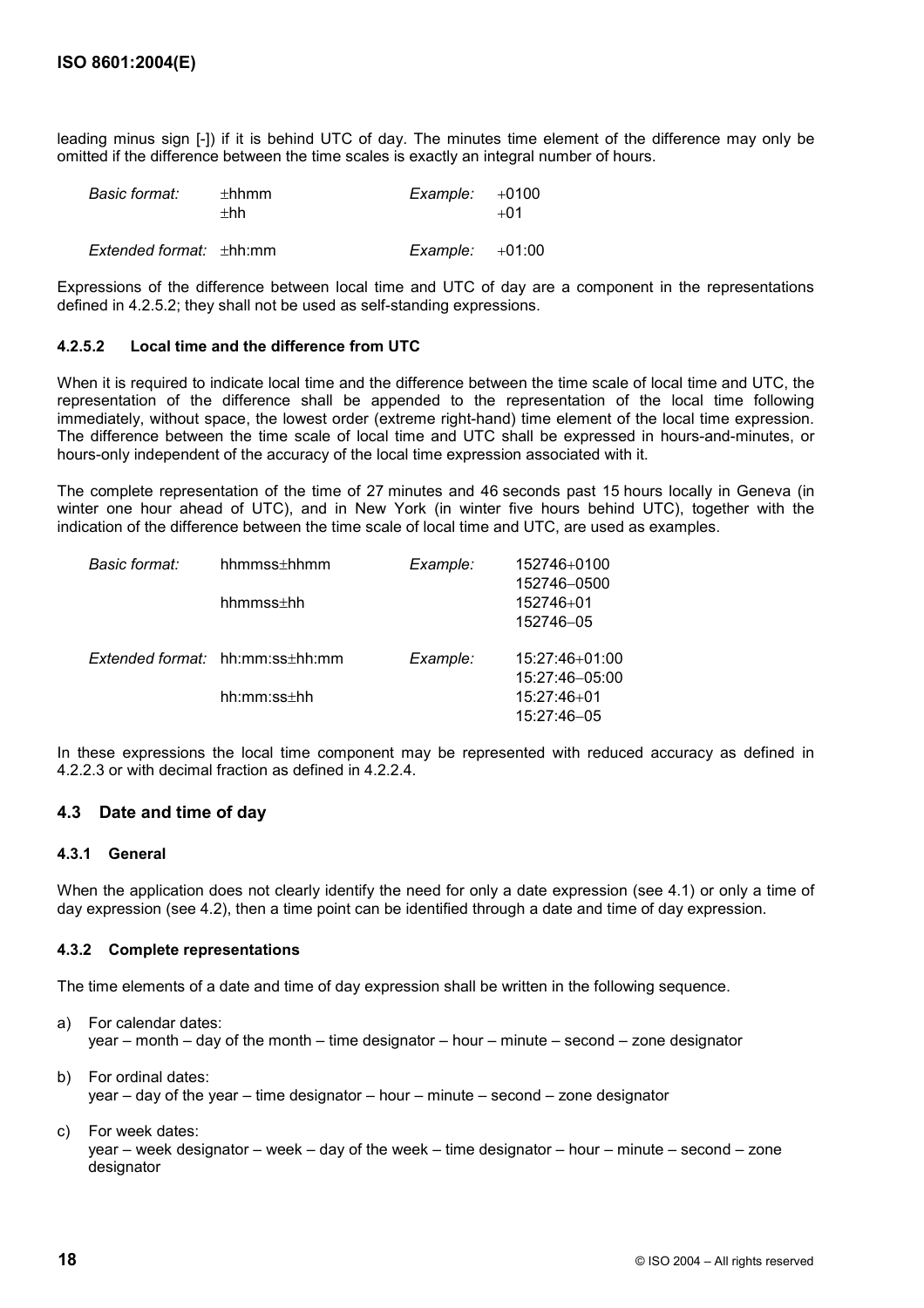The zone designator is empty if use is made of local time in accordance with 4.2.2.2 through 4.2.2.4, it is the UTC designator [Z] if use is made of UTC of day in accordance with 4.2.4 and it is the difference-component if use is made of local time and the difference from UTC in accordance with 4.2.5.2.

The character [T] shall be used as time designator to indicate the start of the representation of the time of day component in these expressions. The hyphen [-] and the colon [:] shall be used, in accordance with 4.4.4, as separators within the date and time of day expressions, respectively, when required.

NOTE By mutual agreement of the partners in information interchange, the character [T] may be omitted in applications where there is no risk of confusing a date and time of day representation with others defined in this International Standard.

The following are examples of complete representations of date and time of day representations:

| Basic format: | <b>YYYYMMDDThhmmss</b><br><b>YYYYMMDDThhmmssZ</b><br>YYYYMMDDThhmmss±hhmm<br>YYYYMMDDThhmmss±hh                     | Example: | 19850412T101530<br>19850412T101530Z<br>19850412T101530+0400<br>19850412T101530+04                           |
|---------------|---------------------------------------------------------------------------------------------------------------------|----------|-------------------------------------------------------------------------------------------------------------|
|               | Extended format: YYYY-MM-DDThh:mm:ss<br>YYYY-MM-DDThh:mm:ssZ<br>YYYY-MM-DDThh:mm:ss±hh:mm<br>YYYY-MM-DDThh:mm:ss+hh |          | Example: 1985-04-12T10:15:30<br>1985-04-12T10:15:30Z<br>1985-04-12T10:15:30+04:00<br>1985-04-12T10:15:30+04 |

Where complete representations using calendar dates are shown, ordinal dates (4.1.3.2) or week dates (4.1.4.2) may be substituted.

# **4.3.3 Representations other than complete**

For reduced accuracy, decimal or expanded representations of date and time of day, any of the representations in 4.1.2 (calendar dates), 4.1.3 (ordinal dates) or 4.1.4 (week dates) followed immediately by the time designator [T] may be combined with any of the representations in 4.2.2.2 through 4.2.2.4 (local time), 4.2.4 (UTC of day) or 4.2.5.2 (local time and the difference from UTC) provided that

- a) the rules specified in those sections are applied;
- b) the resulting expression does not qualify as a complete representation in accordance with 4.3.2;
- c) the date component shall not be represented with reduced accuracy;

NOTE This excludes also the date representations in 4.1.2.4 and 4.1.4.4 that are expanded and reduced.

d) the expression shall either be completely in basic format, in which case the minimum number of separators necessary for the required expression is used, or completely in extended format, in which case additional separators shall be used in accordance with 4.1 and 4.2.

The following are examples of reduced representations of combinations of date and time of day representations:

| a) | Calendar date and local time | Basic format: YYYYMMDDThhmm<br>Extended format: YYYY-MM-DDThh:mm | Example:<br>Example: | 19850412T1015<br>1985-04-12T10:15 |
|----|------------------------------|------------------------------------------------------------------|----------------------|-----------------------------------|
| b) | Ordinal date and UTC of day  | Basic format: YYYYDDDThhmmZ<br>Extended format: YYYY-DDDThh:mmZ  | Example:<br>Example: | 1985102T1015Z<br>1985-102T10:15Z  |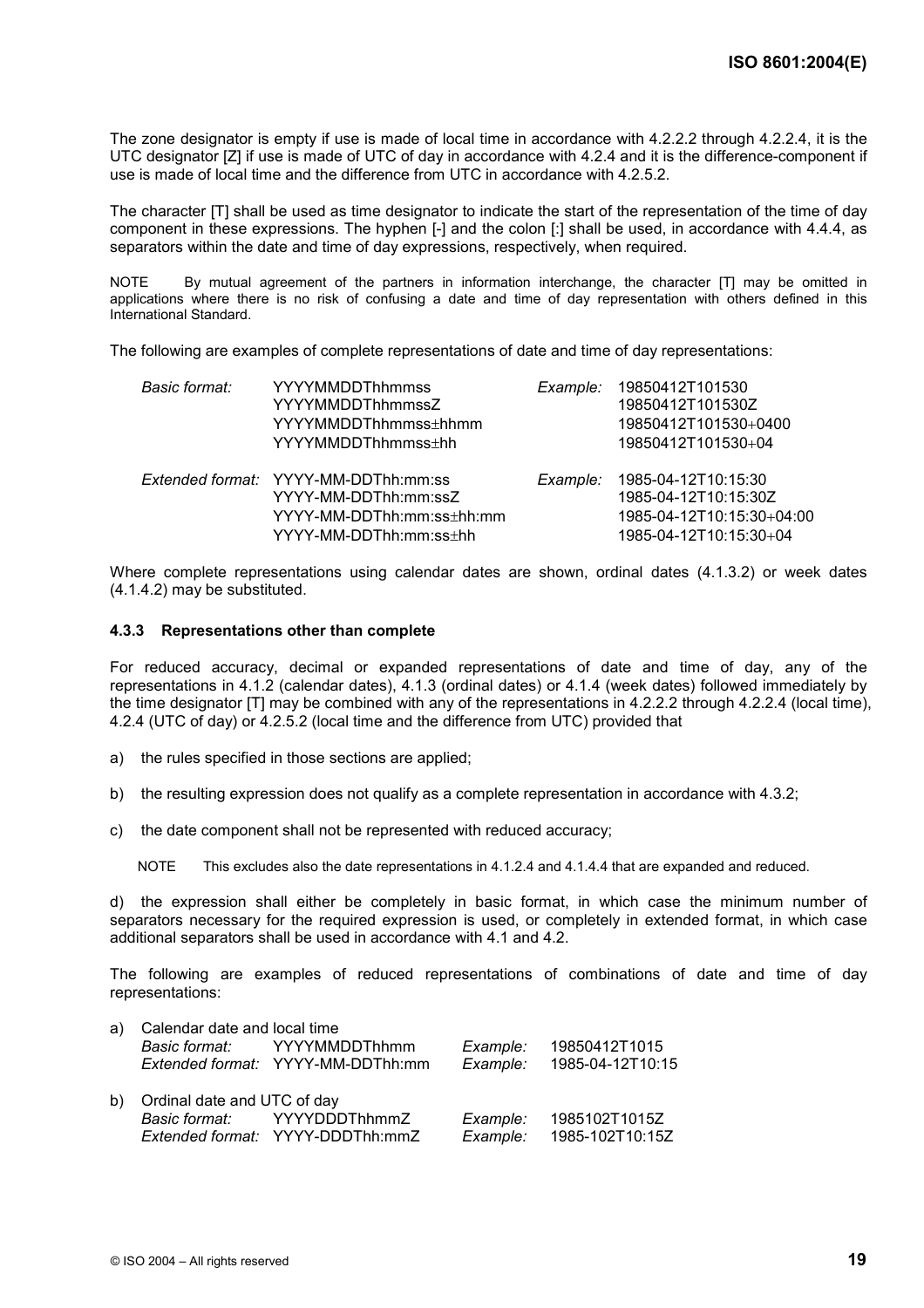c) Week date and local time and the difference from UTC *Basic format:* YYYYWwwDThhmm±hhmm *Example:* 1985W155T1015+0400 *Extended format:* YYYY-Www-DThh:mm±hh *Example:* 1985-W15-5T10:15+04

# **4.4 Time interval**

# **4.4.1 Means of specifying time intervals**

A time interval shall be expressed in one of the following ways:

- a) by a start and an end;
- b) by a duration and context information;
- c) by a start and a duration;
- d) by a duration and an end.

NOTE The time interval expressed by method b) is not fully determined by the information provided in the expression. It is assumed that, where needed, additional information to completely determine the time interval is available from the context. It should however be noted that, although the expression contains only duration information it represents a (not fully determined) time interval; not a duration.

# **4.4.2 Separators and designators**

A time interval is expressed according to the following rules:

- a) a solidus  $[7]$  shall be used to separate the two components in each of 4.4.1 a), c) and d);
- b) for 4.4.1 b), c) and d) the designator [P] shall precede, without space, the remainder of the expression of duration;
- c) other designators shall be used as shown in 4.4.4 and 4.4.5 below.
- NOTE In certain application areas a double hyphen is used as a separator instead of a solidus.

# **4.4.3 Duration**

# **4.4.3.1 General**

Duration can be expressed by a combination of components with accurate duration (hour, minute and second) and components with nominal duration (year, month, week and day). The term duration will be used to designate expressions containing components with accurate duration, with nominal duration, or both.

NOTE 1 Applications requiring accurate duration using the time unit day can make use of the provisions of ISO 31-1.

NOTE 2 Duration is used as a component in representations of time intervals and recurring time intervals, representation of duration as such is not facilitated by this International Standard.

# **4.4.3.2 Format with designators**

In expressions of time interval or recurring time interval, duration can be represented by a combination of components with designators. The number of years shall be followed by the designator [Y], the number of months by [M], the number of weeks by [W], and the number of days by [D]. The part including time components shall be preceded by the designator [T]; the number of hours shall be followed by [H], the number of minutes by [M] and the number of seconds by [S]. In these expressions the day component [nnD] is expressed as a multiple of the duration of a calendar day.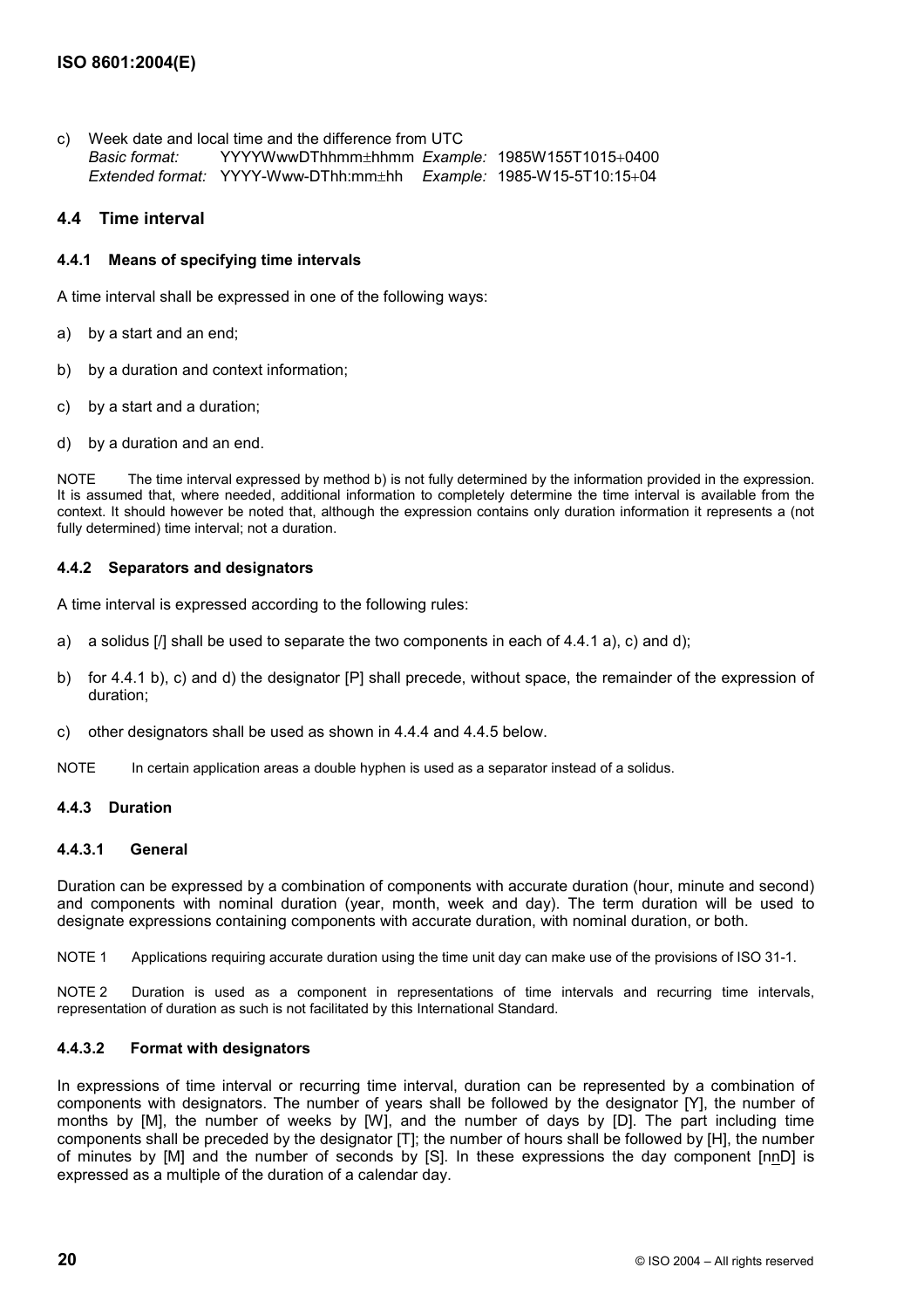In both basic and extended format the complete representation of the expression for duration shall be [PnnW] or [PnnYnnMnnDTnnHnnMnnS].

In these representations the maximum number of digits in a component needs to be agreed by the partners in information interchange.

For reduced accuracy or decimal representations of this representation, the following rules apply.

- a) If necessary for a particular application, the lowest order components may be omitted to represent duration with reduced accuracy.
- b) If necessary for a particular application, the lowest order components may have a decimal fraction. The decimal fraction shall be divided from the integer part by the decimal sign specified in ISO 31-0, i.e. the comma [,] or full stop [.]. Of these, the comma is the preferred sign. The decimal fraction shall at least have one digit, the maximum number of digits in the decimal component needs to be agreed by the partners in information interchange. If the magnitude of the number is less than unity, the decimal sign shall be preceded by a zero (see ISO 31-0).
- c) If the number of years, months, days, hours, minutes or seconds in any of these expressions equals zero, the number and the corresponding designator may be absent; however, at least one number and its designator shall be present.
- d) The designator [T] shall be absent if all of the time components are absent.

# **4.4.3.3 Alternative format**

By mutual agreement of the partners in information interchange, duration may be expressed in conformity with the format used for time points, as specified in 4.1.2, 4.1.3, 4.2.2.5 and 4.3, where the formats of 4.3 are restricted for the date component to the formats in 4.1.2 and 4.1.3 and for the time of day component to the formats in 4.2.2.2 through 4.2.2.4. The values expressed must not exceed the "carry over points" of 12 months, 30 days, 24 hours, 60 minutes and 60 seconds. Since weeks have no defined carry over point (52 or 53), weeks should not be used in these applications. In these expressions a possible value of the year time element is [0000], of the calendar month and calendar day of the month time elements [00] and of the calendar day of the year time element [000].

The complete representation of the expression for duration in the alternative format is as follows:

| Basic format: | <b>PYYYYMMDDThhmmss</b>                      | <b>PYYYYDDDThhmmss</b> |
|---------------|----------------------------------------------|------------------------|
|               | <i>Extended format:</i> PYYYY-MM-DDThh:mm:ss | PYYYY-DDDThh:mm:ss     |

#### **4.4.4 Complete representations**

#### **4.4.4.1 Representations of time intervals identified by start and end**

When the application identifies the need for a complete representation of a time interval, identified by its start and its end, it shall use an expression in accordance with 4.4.2 combining any two complete date and time of day representations as defined in 4.3.2, provided that the resulting expression is either consistently in basic format or consistently in extended format.

| Basic format: | YYYYMMDDThhmmss/YYYYMMDDThhmmss |
|---------------|---------------------------------|
| Example:      | 19850412T232050/19850625T103000 |

*Extended format:* YYYY-MM-DDThh:mm:ss/YYYY-MM-DDThh:mm:ss *Example:* 1985-04-12T23:20:50/1985-06-25T10:30:00

The examples represent a time interval beginning at 20 minutes and 50 seconds past 23 hours on 12 April 1985 local time and ending at 30 minutes past 10 hours on 25 June 1985 local time.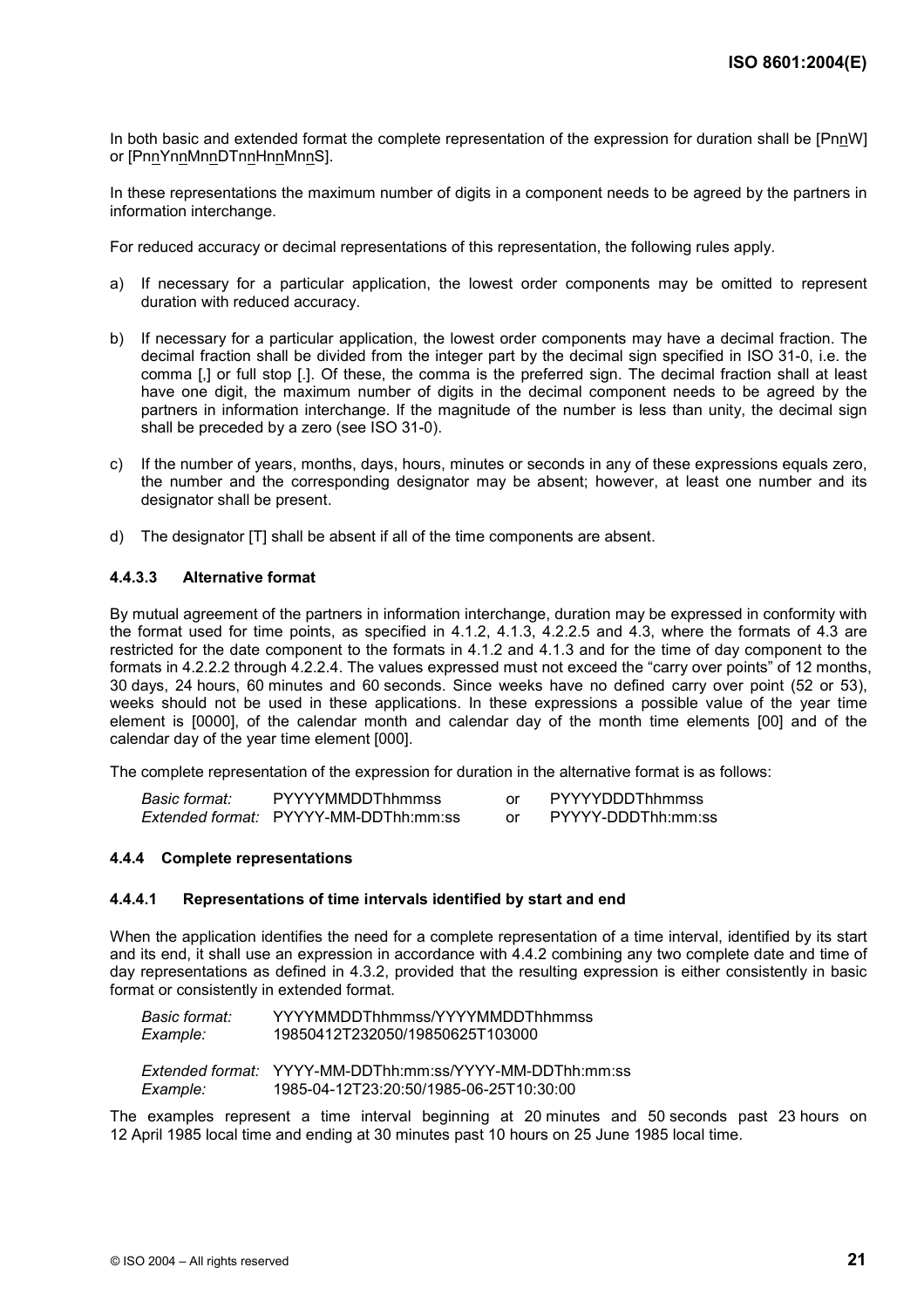# **4.4.4.2 Representations of time intervals by duration and context information**

# **4.4.4.2.1 Format with designators**

When an application identifies the need for a complete representation of a time interval through its duration and context information, with duration in the format with designators, it shall use an expression in accordance with 4.4.2 using a complete duration representation as defined in 4.4.3.2.

| Basic and extended format: | PnnYnnMnnDTnnHnnMnnS<br>PnnW |
|----------------------------|------------------------------|
| Example 1:                 | P2Y10M15DT10H30M20S          |
| Example 2:                 | <b>P6W</b>                   |

Example 1 represents a time interval with a duration of 2 years, 10 months, 15 days, 10 hours, 30 minutes and 20 seconds. Example 2 represents a time interval with a duration of six weeks.

# **4.4.4.2.2 Alternative format**

If, by agreement, a complete representation of a time interval through its duration and context information, with duration in the alternative format, is used, the expression shall be in accordance with 4.4.2 and use a complete duration representation as defined in 4.4.3.3.

| Basic format: | PYYYYMMDDThhmmss                      | <i>Example:</i> P00021015T103020 |
|---------------|---------------------------------------|----------------------------------|
|               | Extended format: PYYYY-MM-DDThh:mm:ss | Example: P0002-10-15T10:30:20    |

The examples represent a time interval with a duration of 2 years, 10 months, 15 days, 10 hours, 30 minutes and 20 seconds.

#### **4.4.4.3 Representations of time interval identified by start and duration**

When the application identifies the need for a complete representation of a time interval identified by its start and its duration, it shall use an expression in accordance with 4.4.2, combining any complete date and time of day representation as defined in 4.3.2 with any complete representation of duration as defined in 4.4.3, provided that the resulting expression is either consistently in basic format or consistently in extended format.

| Basic format: | YYYYMMDDThhmmss/PnnYnnMnnDTnnHnnMnnS<br>YYYYMMDDThhmmss/PYYYYMMDDThhmmss                              |
|---------------|-------------------------------------------------------------------------------------------------------|
| Example:      | 19850412T232050/P1Y2M15DT12H30M0S<br>19850412T232050/P00010215T123000                                 |
|               | Extended format: YYYY-MM-DDThh:mm:ss/PnnYnnMnnDTnnHnnMnnS<br>YYYY-MM-DDThh:mm:ss/PYYYY-MM-DDThh:mm:ss |
| Example:      | 1985-04-12T23:20:50/P1Y2M15DT12H30M0S<br>1985-04-12T23:20:50/P0001-02-15T12:30:00                     |

The examples represent a time interval of 1 year, 2 months, 15 days, 12 hours and 30 minutes, beginning on 12 April 1985 at 20 minutes and 50 seconds past 23 hours local time.

# **4.4.4.4 Representations of time interval identified by duration and end**

When the application identifies the need for a complete representation of a time interval identified by its duration and its end, it shall use an expression in accordance with 4.4.2, combining any complete representation of the duration as defined in 4.4.3 with any complete representation of date and time of day as defined in 4.3.2, provided that the resulting expression is either consistently in basic format or consistently in extended format.

| Basic format: | PnnYnnMnnDTnnHnnMnnS/YYYYMMDDThhmmss |
|---------------|--------------------------------------|
|               | PYYYYMMDDThhmmss/YYYYMMDDThhmmss     |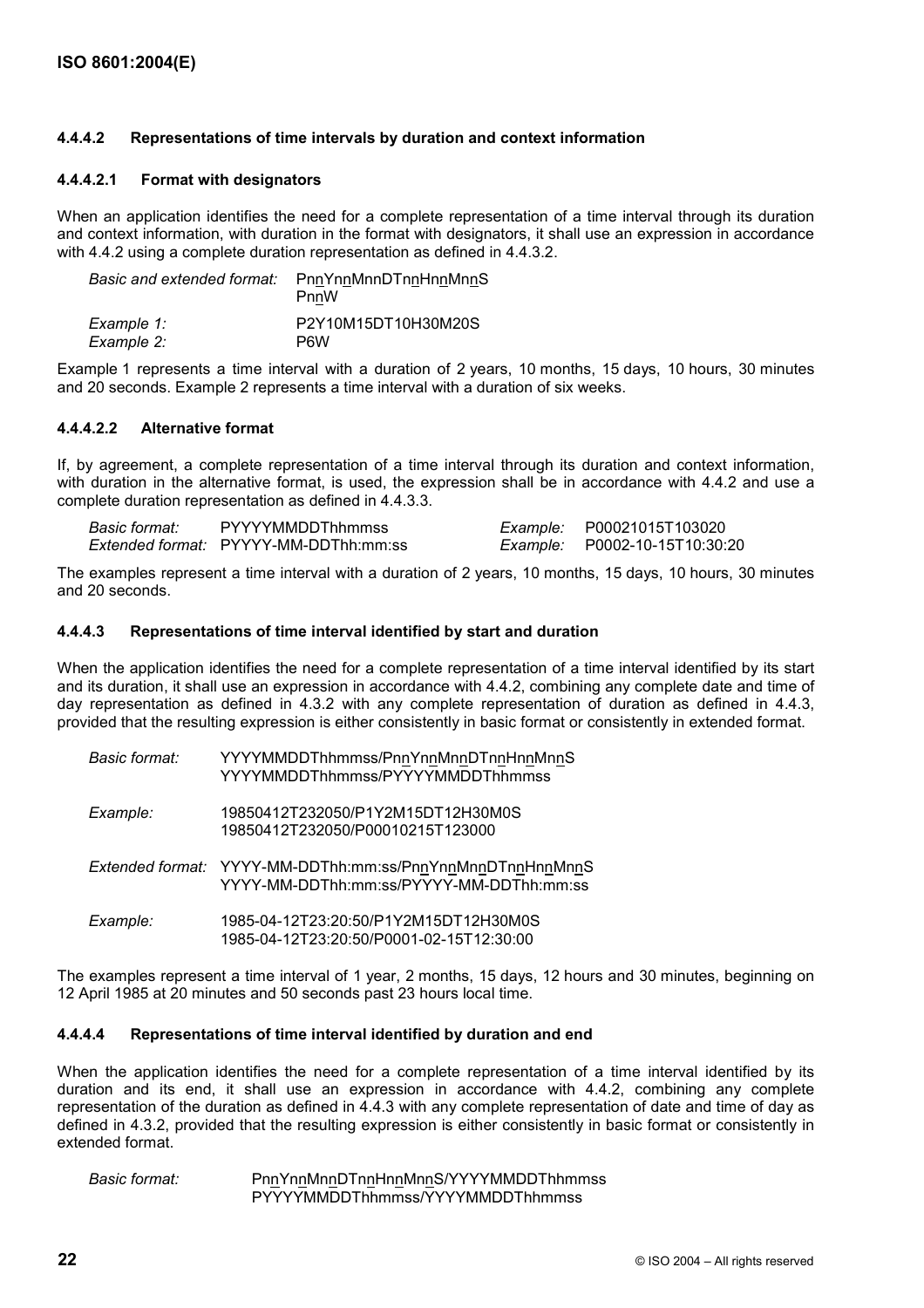| Example:         | P1Y2M15DT12H30M0S/19850412T232050<br>P00010215T123000/19850412T232050                |
|------------------|--------------------------------------------------------------------------------------|
| Extended format: | PnnYnnMnnDTnnHnnMnnS/YYYY-MM-DDThh:mm:ss<br>PYYYY-MM-DDThh:mm:ss/YYYY-MM-DDThh:mm:ss |
| Example:         | P1Y2M15DT12H30M0S/1985-04-12T23:20:50<br>P0001-02-15T12:30:00/1985-04-12T23:20:50    |

The examples represent a time interval of 1 year, 2 months, 15 days and 12 hours and 30 minutes, ending on 12 April 1985 at 20 minutes and 50 seconds past 23 hours local time.

# **4.4.4.5 Other complete representations**

In 4.4.4.1 through 4.4.4.4 representations are shown using calendar date, local time and duration components. Other complete representations are found by making the following substitutions in each of 4.4.4.1 through 4.4.4.4:

- where representations using calendar dates in a time point component are shown, a complete representation of ordinal dates (4.1.3) or of week dates (4.1.4) may be substituted for the calendar date;
- where representations using local time in a time point component are shown, a complete representation of UTC (4.2.4) or local time and the difference from UTC (4.2.5.2) may be substituted for local time;
- where representations using the expression [PnnYnnMnnDTnnHnnMnnS] are shown, the expression [PnnW] (4.4.3.2) may be substituted.

# **4.4.5 Representations other than complete**

A representation other than complete of a time interval shall be an expression in accordance with 4.4.1 and 4.4.2, where time points are represented in accordance with 4.1, 4.2 or 4.3 and where duration is represented in accordance with 4.4.3.2 or 4.4.3.3, provided that

- a) the rules specified in those sections are applied;
- b) the result is not a complete representation in accordance with 4.4.4; and
- c) the resulting expression is either consistently in basic format or consistently in extended format.

The use of a representation needs to be agreed by the partners in information interchange if the use of any of its constituent parts needs to be agreed by these partners.

In the representation of time intervals in accordance with 4.4.1 a),

- higher order time elements may be omitted from the expression following the solidus (i.e. the representation for "end of time interval"); in such a case it shall be assumed that the corresponding time elements from the "start of time interval" expression apply (e.g. if [YYYYMM] are omitted, the end of the time interval is in the same calendar year and calendar month as the start of the time interval);
- representations for time zones and UTC included with the component preceding the solidus shall be assumed to apply to the component following the solidus, unless a corresponding alternative is included.

# **4.5 Recurring time interval**

# **4.5.1 Means of specifying recurring time intervals**

A recurring time interval shall be expressed in one of the following ways.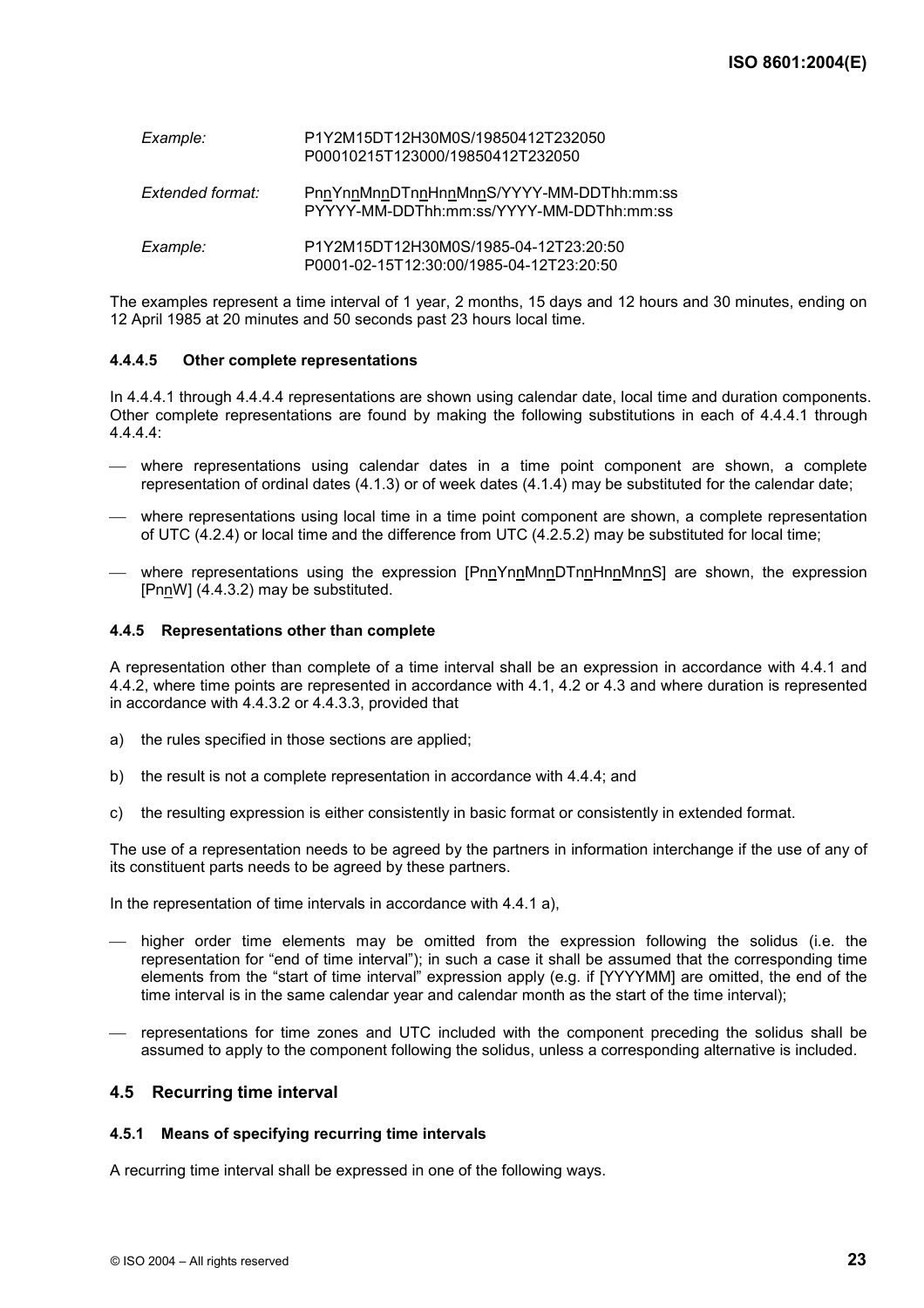- a) By a number of recurrences (optional), a start and an end. This represents a recurring time interval of which the first time interval is identified by the last two components of the expression and the number of recurrences by the first component. If the number of recurrences is absent, the number of occurrences is unbounded.
- b) By a number of recurrences (optional), a duration and context. This represents a recurring time interval with the indicated duration for each time interval and with the indicated number of recurrences. If the number of recurrences is absent, the number of occurrences is unbounded.
- c) By a number of recurrences (optional), a start and a duration. This represents a recurring time interval of which the first time interval is identified by the last two components of the expression and the number of recurrences by the first component. If the number of recurrences is absent, the number of occurrences is unbounded.
- d) By a number of recurrences (optional), a duration and an end. This represents a recurring time interval of which the last time interval is identified by the last two components of the expression and the number of recurrences by the first component. If the number of recurrences is absent, the number of occurrences is unbounded.

# **4.5.2 Separators and designators**

A recursive time interval is expressed according to the following rule.

All representations start with the designator [R], followed, without spaces, by the number of recurrences, if present, followed, without spaces, by a solidus [/], followed, without spaces, by the expression of a time interval as per 4.4.1. For the representations 4.5.1 a), 4.5.1 b), 4.5.1 c) and 4.5.1 d) the time intervals as per 4.4.1 a), 4.4.1 b), 4.4.1 c) and 4.4.1 d) shall be used, respectively.

# **4.5.3 Complete representations**

When the application identifies the need for a complete representation of a recurring time interval, it shall use an expression in accordance with 4.5.2, combining any complete time interval representation as defined in 4.4.4 with the number of recurrences.

| Basic format:    | Rn/YYYYMMDDThhmmss/YYYYMMDDThhmmss<br>Rn/PnnYnnMnnDTnnHnnMnnS<br>Rn/YYYYMMDDThhmmss/PnnYnnMnnDTnnHnnMnnS<br>RnPnnYnnMnnDTnnHnnMnnS/YYYYMMDDThhmmss |
|------------------|----------------------------------------------------------------------------------------------------------------------------------------------------|
| Example:         | R12/19850412T232050/19850625T103000<br>R12/P2Y10M15DT10H30M20S<br>R12/19850412T232050/P1Y2M15DT12H30M0S<br>R12/P1Y2M15DT12H30M0S/19850412T232050   |
| Extended format: | Rn/YYYY-MM-DDThh:mm:ss/YYYY-MM-DDThh:mm:ss<br>Rn/YYYY-MM-DDThh:mm:ss/PnYnMnDTnHnMnS<br>Rn/PnnYnnMnnDTnnHnnMnnS/YYYY-MM-DDThh:mm:ss                 |
| Example:         | R12/l985-04-12T23:20:50/1985-06-25T10:30:00<br>R12/1985-04-12T23:20:50/P1Y2M15DT12H30M0S<br>R12/P1Y2M15DT12H30M0S/1985-04-12T23:20:50              |

# **4.5.4 Representations other than complete**

A representation other than complete of a recurring time interval shall be an expression in accordance with 4.5.1 and 4.5.2, where the time interval is represented in accordance with 4.4.5.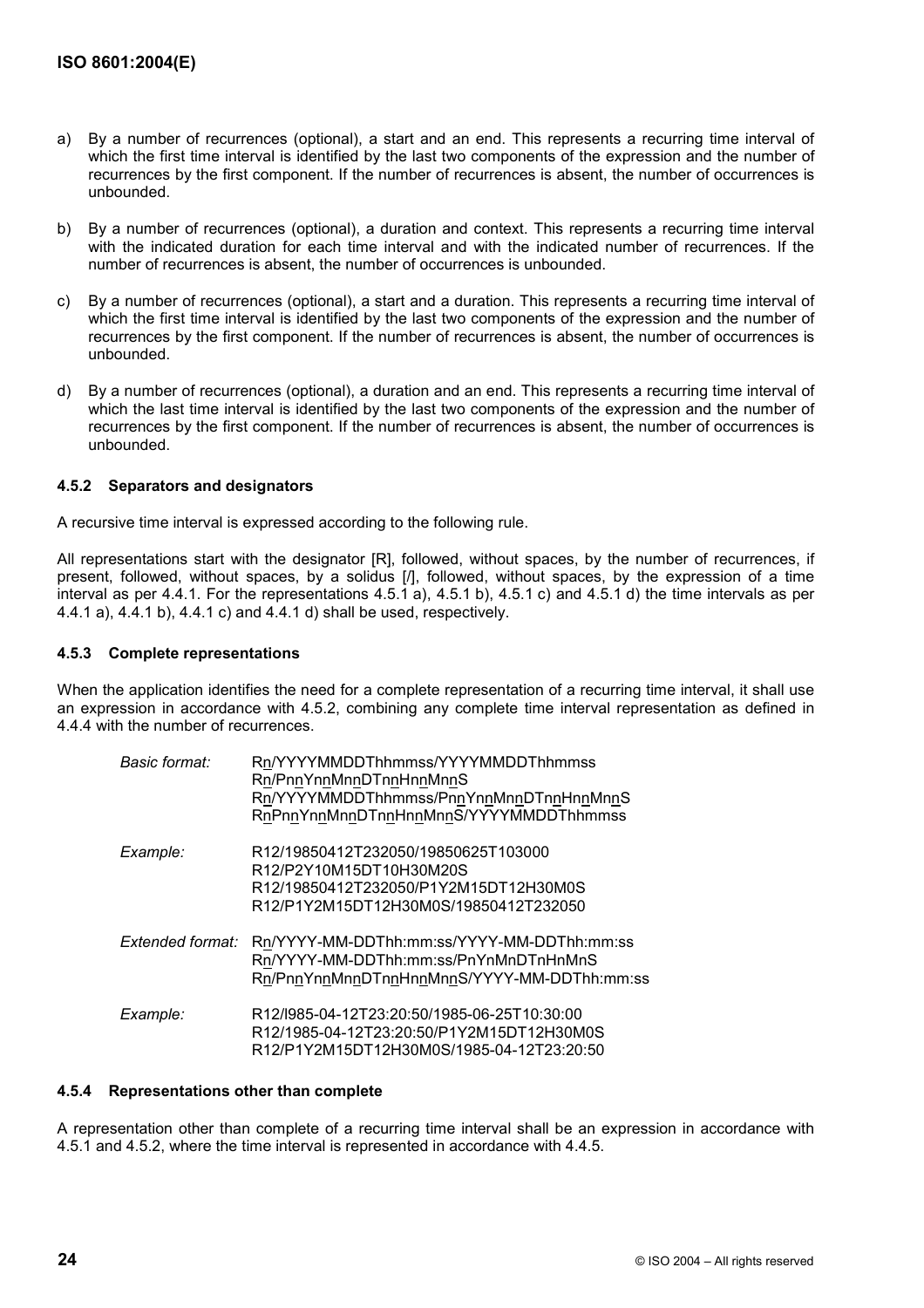# **5 Date and time format representations**

For the description of the date and time representations in Clause 4, use has been made of date and time format representations in which characters are used either to represent themselves or to represent other characters (typically digits) in the date and time representations.

When an application identifies the need for the use of date and time format representations and by agreement of the communicating partners, the date and time format representations may be interchanged. A specific date and time format representation may only be interchanged

- if the interchange of data and time format representations in general has been agreed, and
- if applicable, if the interchange of date and time representations derived from the date and time format representation has been agreed.

EXAMPLE The date and time format representation [hh:mm:ss,sss] may only be interchanged if (1) the interchange of date and time format representations has been agreed and (2) the interchange of local time with a decimal fraction in the time element second with three decimal digits has been agreed.

Underlining of characters in a date and time format representation, to represent zero or more of the underlined characters in the derived date and time representation (in accordance with 3.4.2), is only permitted if, at the time of interchange of the date and time format representation, the number of characters in the derived date and time representation is not known.

The date and time format representations permitted by this International Standard are specified in Clause 4.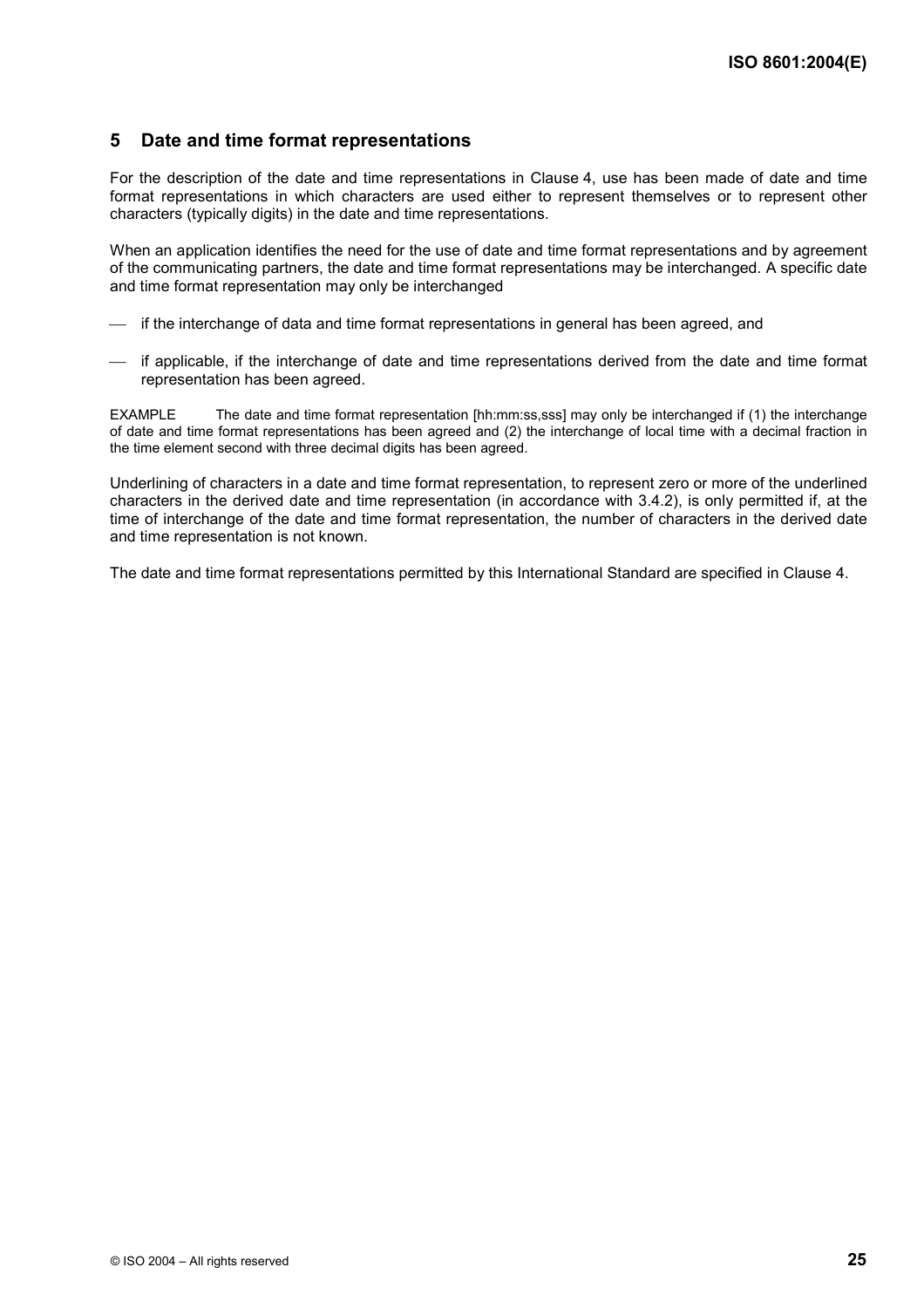# **Annex A**

(informative)

# **Relationship to ISO 2014, ISO 2015, ISO 2711, ISO 3307 and ISO 4031**

In preparing the first edition of ISO 2014 an examination was carried out of the potential uses of all-numeric dates. The advantages of the descending order year-month-day were found to outweigh those for the ascending order day-month-year, already established at that time in many parts of the world.

The advantages of the descending order were found to include the following:

- $-$  avoidance of the confusion between existing national conventions that use different systems of ascending order;
- $-$  the ease with which the whole date may be treated as a single numeral for the purposes of filing and classification;
- arithmetic calculation, particularly in computer uses;
- the possibility of continuing the order by adding digits for hour-minute-second.

For times, use of the 24-hour timekeeping system is now so common (particularly in view of the wide availability and use of digital watches) that separators to aid human interpretation are no longer necessary but are included as options.

The natural addition of the lower order time digits to the higher order date digits (see above) established the basic concept used in the preparation of this International Standard: that a point in time could be uniquely represented in all-numeric form by a string of digits commencing with year and ending with hour, minute or second, depending on the accuracy desired.

From that concept representations of all other date and time values were logically derived; thus, ISO 2014, ISO 3307 and ISO 4031 have been superseded.

Numbering of days and weeks in the year based on the Gregorian calendar is important in many commercial applications. Methods of numbering the weeks of the year vary from country to country, and, therefore, for international trade and for industrial planning within international companies it is essential to use uniform numbering of weeks. ISO 2015 and ISO 2711 were prepared to meet these requirements.

The uniform numbering of weeks necessitates a unique designation of the day on which a week begins. For commercial purposes, i.e. accounting, planning and similar purposes for which a week number might be used, Monday has been found the most appropriate as the first day of the week.

Identification of a particular date by means of ordinal dates (ISO 2711) and by means of the week numbering system (ISO 2015) were alternative methods that the basic concept of this International Standard could also encompass; thus, ISO 2015 and ISO 2711 have now been superseded.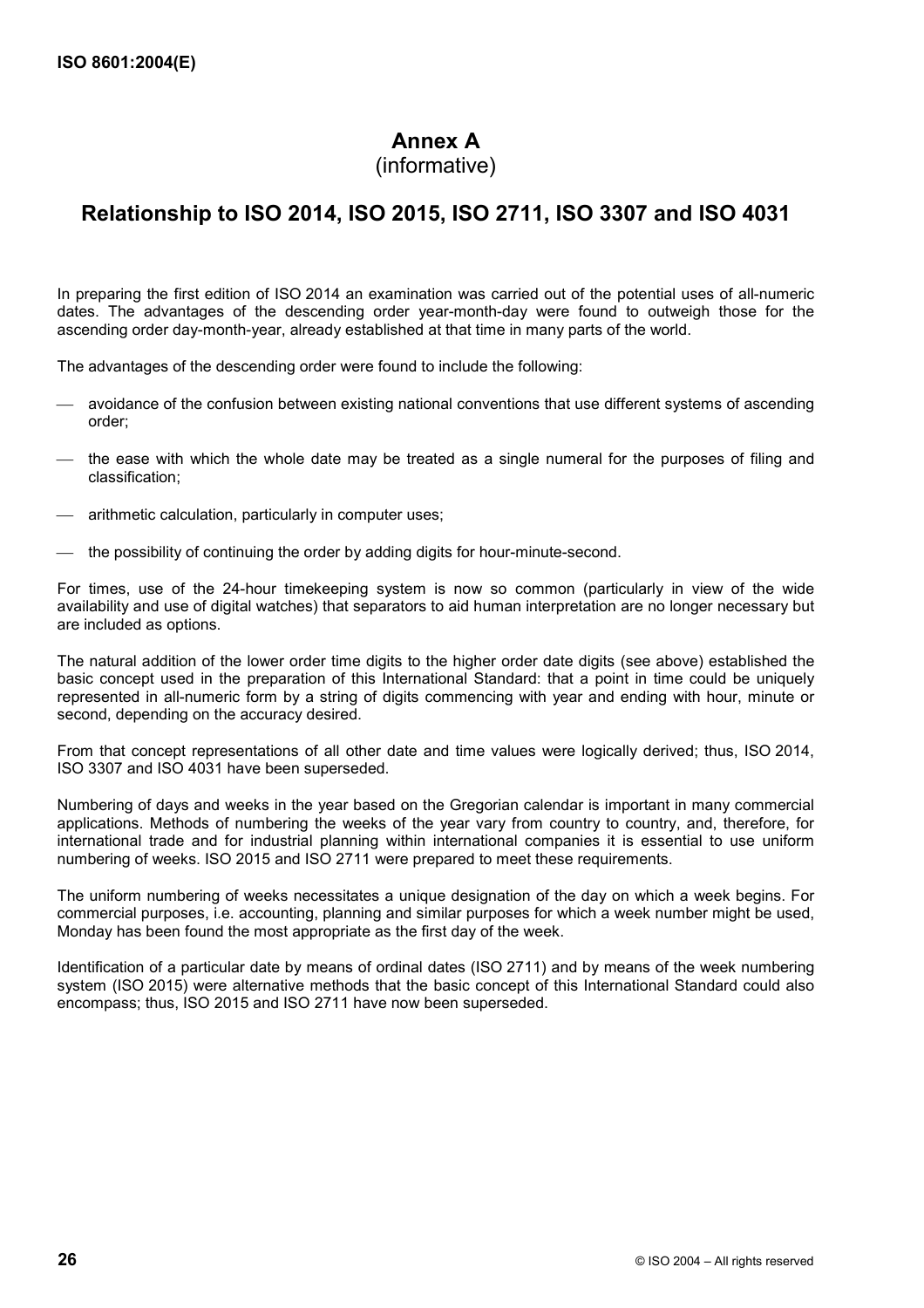# **Annex B**

# (informative)

# **Examples of representations**

# **B.1 Date and time representations**

# **B.1.1 Date**

**Calendar date —** 12 April 1985

| <b>I</b> Basic format | l Extended format | <b>Explanation</b> |
|-----------------------|-------------------|--------------------|
| 19850412              | 1985-04-12        | Complete           |

# **Ordinal date —** 12 April 1985

| <b>Basic format</b> | <b>Extended format</b> | <b>Explanation</b> |
|---------------------|------------------------|--------------------|
| 1985102             | 1985-102               | Complete           |

# **Week date —** Friday 12 April 1985

| <b>Basic format</b> | l Extended format | <b>Explanation</b> |
|---------------------|-------------------|--------------------|
| l 1985W155          | 1985-W15-5        | Complete           |

# **Calendar week —** 15th week of 1985

| l Basic format | l Extended format | <b>Explanation</b> |
|----------------|-------------------|--------------------|
| 1985W15        | 1985-W15          | Reduced accuracy   |

# **Calendar month —** April 1985

| <b>Basic format</b> | <b>Extended format</b> | <b>Explanation</b> |
|---------------------|------------------------|--------------------|
| 1985-04             | not applicable         | Reduced accuracy   |

# **Calendar year —** 1985

| <b>I Basic format</b> | <b>Extended format</b> | <b>Explanation</b> |
|-----------------------|------------------------|--------------------|
| <b>1985</b>           | not applicable         | Reduced accuracy   |

# **Calendar date —**

| <b>Basic format</b> | <b>Extended format</b> | <b>Explanation</b>                                                                                                  |
|---------------------|------------------------|---------------------------------------------------------------------------------------------------------------------|
| $+0119850412$       | $+011985-04-12$        | Expanded; six digits to represent the year.<br>12 April 11985                                                       |
| $-00020412$         | $-0002 - 04 - 12$      | Expanded; four digits to represent the year.<br>The twelfth of April in the second year before<br>the year $[0000]$ |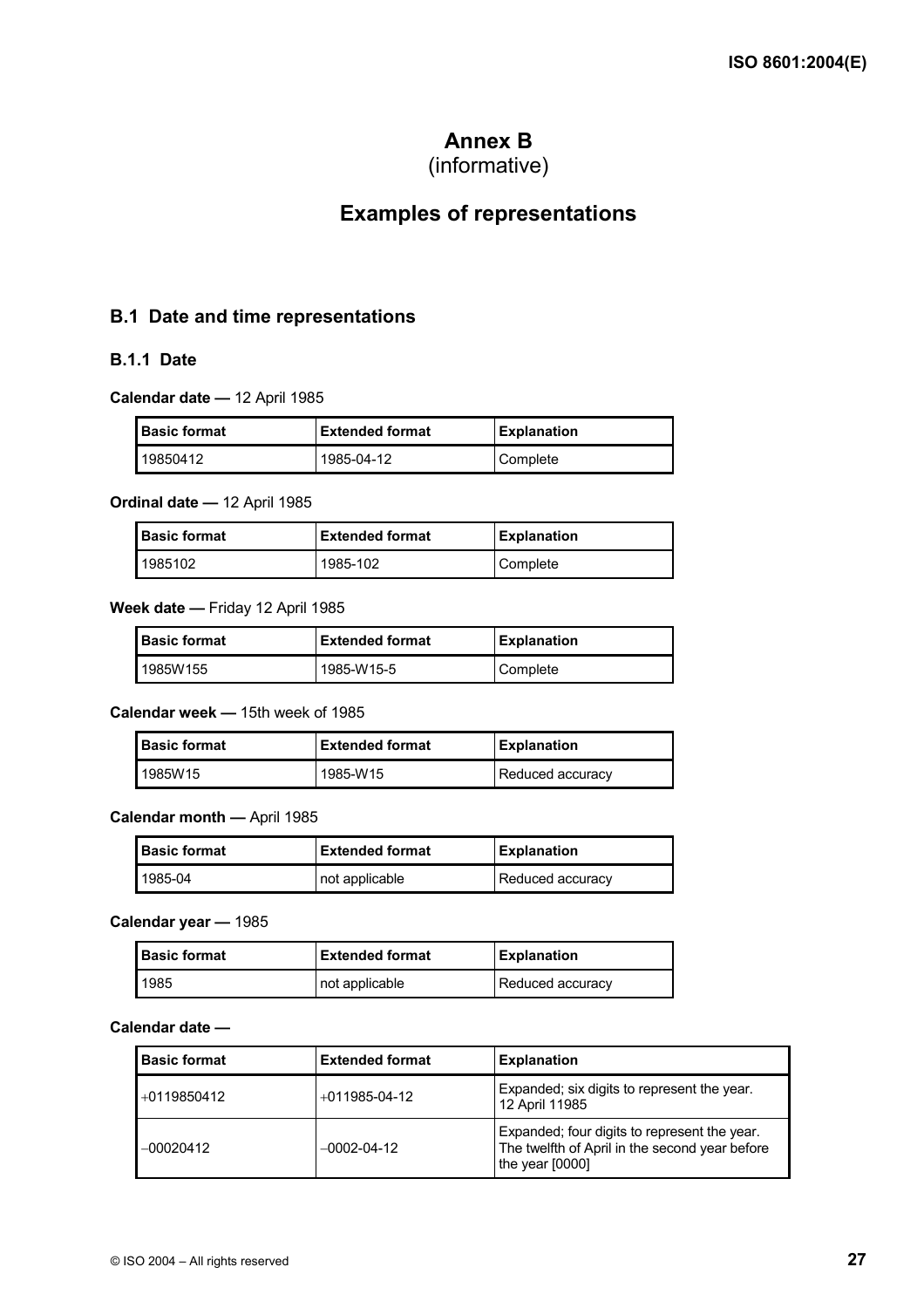# **B.1.2 Time of day**

# **Local time —** 27 minutes and 46 seconds past 15 hours

| <b>Basic format</b> | <b>Extended format</b> | <b>Explanation</b>         |
|---------------------|------------------------|----------------------------|
| 152746              | 15:27:46               | Complete                   |
| 1528                | 15:28                  | Reduced to hour and minute |
| l 15                | not applicable         | Reduced to hour            |

**Local time with decimal fractions —** 27 minutes and 35 and a half second past 15 hours

| l Basic format | l Extended format | <b>Explanation</b>              |
|----------------|-------------------|---------------------------------|
| 152735.5       | 15:27:35.5        | Complete, with decimal fraction |

# **Midnight —** The beginning of a day

| <b>Basic format</b> | <b>Extended format</b> | <b>Explanation</b>   |
|---------------------|------------------------|----------------------|
| 000000              | 00:00:00               | Complete             |
| 0000                | 00:00                  | Hour and minute only |

# **Midnight —** The end of a day

| <b>Basic format</b> | <b>Extended format</b> | <b>Explanation</b>   |
|---------------------|------------------------|----------------------|
| 240000              | 24:00:00               | Complete             |
| 2400                | 24:00                  | Hour and minute only |

**UTC of day —** 20 minutes and 30 seconds past 23 hours

| l Basic format | <b>Extended format</b> | <b>Explanation</b>         |
|----------------|------------------------|----------------------------|
| 232030Z        | 23:20:30Z              | Complete                   |
| 2320Z          | 23:20Z                 | Reduced to hour and minute |
| <b>123Z</b>    | not applicable         | Reduced to hour            |

# **Local time and the difference from UTC —**

27 minutes 46 seconds past 15 hours locally in Geneva (one hour ahead of UTC)

| <b>Basic format</b> | <b>Extended format</b> | <b>Explanation</b>                      |
|---------------------|------------------------|-----------------------------------------|
| 152746+0100         | 15:27:46+01:00         | Complete                                |
| 152746+01           | $5:27:46+01$           | Time difference expressed in hours only |

27 minutes 46 seconds past 15 hours locally in New York (five hours behind UTC)

| <b>Basic format</b> | l Extended format | <b>Explanation</b>                      |
|---------------------|-------------------|-----------------------------------------|
| 152746-0500         | 15:27:46-05:00    | Complete                                |
| 152746-05           | 15:27:46-05       | Time difference expressed in hours only |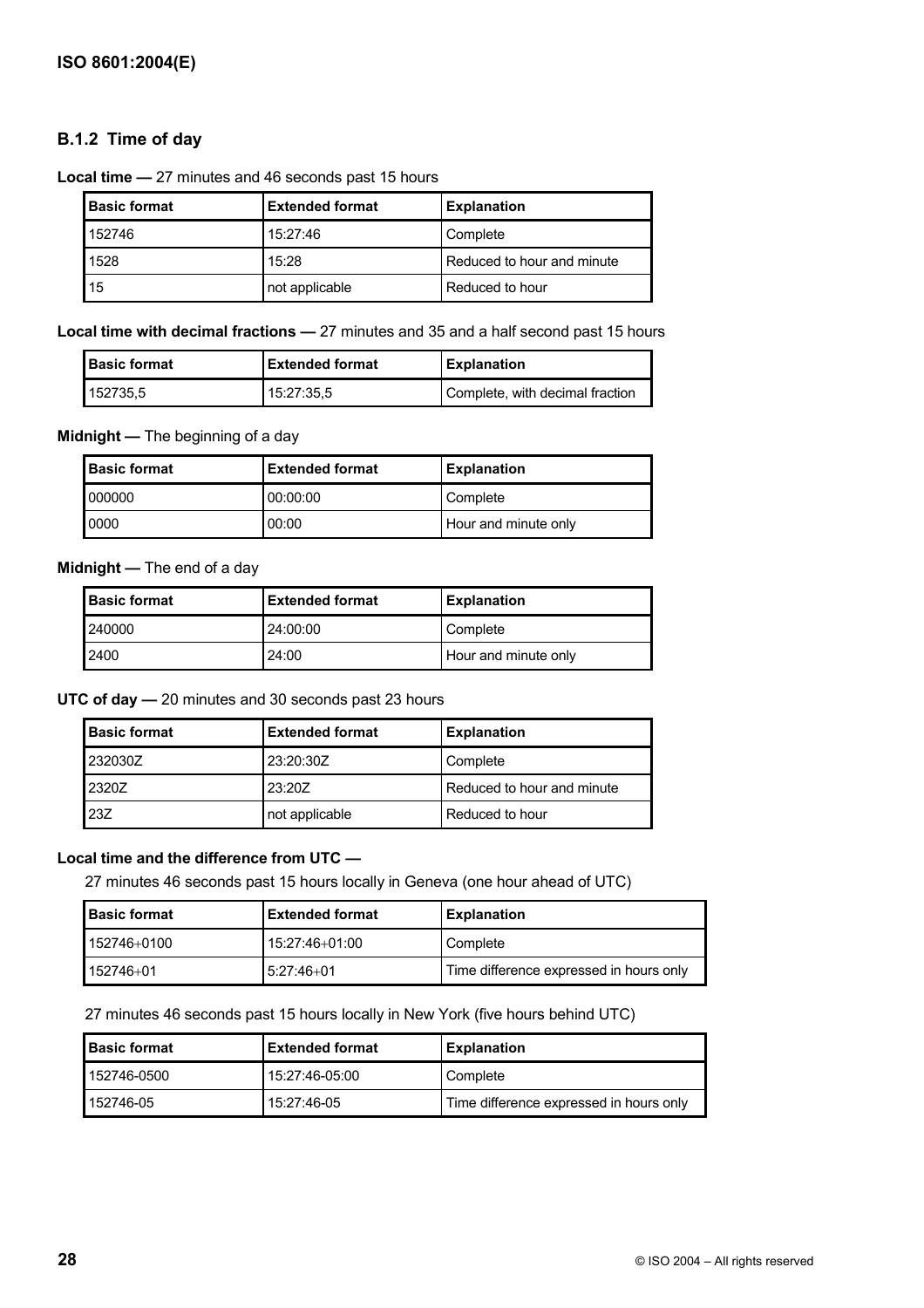# **B.1.3 Date and time of day**

# **Combinations of calendar date and local time**

| <b>I</b> Basic format | l Extended format   | <b>Explanation</b> |
|-----------------------|---------------------|--------------------|
| l 19850412T101530     | 1985-04-12T10:15:30 | Complete           |

# **Combinations of ordinal date and UTC of day**

| <b>Basic format</b> | l Extended format  | l Explanation |
|---------------------|--------------------|---------------|
| 1985102T235030Z     | 1985-102T23:50:30Z | Complete      |

# **Combinations of week date and local time**

| <b>I Basic format</b> | l Extended format   | <b>Explanation</b> |
|-----------------------|---------------------|--------------------|
| 1985W155T235030       | 1985-W15-5T23:50:30 | Complete           |

# **B.1.4 Time interval**

# **Defined by start and end**

A time interval starting at 20 minutes and 50 seconds past 23 hours on 12 April 1985 and ending at 30 minutes past 10 hours on 25 June 1985

| <b>I</b> Basic format | l Extended format                                                                                  |
|-----------------------|----------------------------------------------------------------------------------------------------|
|                       | 19850412T232050/19850625T103000                            1985-04-12T23:20:50/1985-06-25T10:30:00 |

A time interval starting at 12 April 1985 and ending on 25 June 1985

| l Basic format | ⊦Extended format |
|----------------|------------------|
| 19850412/0625  | 1985-04-12/06-25 |

# **Defined by duration and context**

A time interval of 2 years, 10 months, 15 days, 10 hours, 20 minutes and 30 seconds

| <b>Basic format</b>  | l Extended format    |  |
|----------------------|----------------------|--|
| IP2Y10M15DT10H20M30S | not applicable       |  |
| P00021015T102030     | P0002-10-15T10:20:30 |  |

A time interval of 1 year and 6 months

| <b>Basic format</b> | Extended format |  |
|---------------------|-----------------|--|
| P1Y6M               | not applicable  |  |
| P0001-06            | not applicable  |  |

# A time interval of seventy-two hours

| <b>Basic format</b> | <b>Extended format</b> |
|---------------------|------------------------|
| IPT72H              | not applicable         |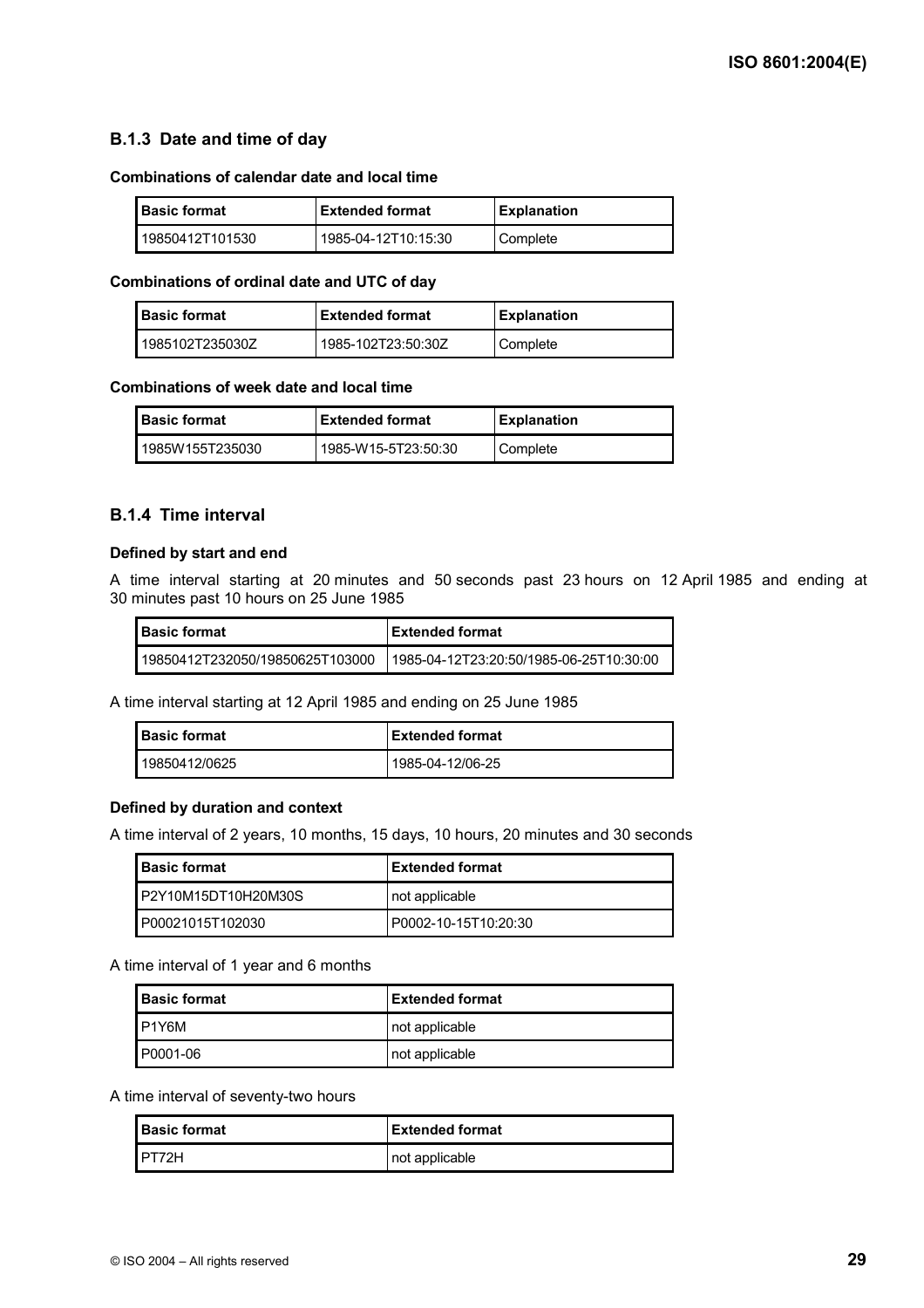# **Defined by start and duration**

A time interval of 1 year, 2 months, 15 days and 12 hours, beginning on 12 April 1985 at 20 minutes past 23 hours

| <b>Basic format</b>          | l Extended format                |
|------------------------------|----------------------------------|
| 19850412T232000/P1Y2M15DT12H | 1985-04-12T23:20:00/P1Y2M15DT12H |

# **Defined by duration and end**

A time interval of 1 year, 2 months, 15 days and 12 hours, ending on 12 April 1985 at 20 minutes past 23 hours

| <b>I Basic format</b>        | <b>Extended format</b>           |
|------------------------------|----------------------------------|
| P1Y2M15DT12H/19850412T232000 | P1Y2M15DT12H/1985-04-12T23:20:00 |

# **B.1.5 Recurring time interval**

# **Defined by recurrences, duration and context**

Fifteen recurrences of a time interval of 2 years, 10 months, 15 days, 10 hours, 20 minutes and 30 seconds

| <b>Basic format</b>     | l Extended format |
|-------------------------|-------------------|
| R15/P2Y10M15DT10H20M30S | not applicable    |

An unbounded number of recurrences of a time interval of 2 years, 15 days, 10 hours, 20 minutes and 30 seconds

| l Basic format     | <b>Extended format</b> |
|--------------------|------------------------|
| R/P00020015T102030 | R/P0002-00-15T10:20:30 |

Two recurrences of a time interval of 1 year and 6 months

| <b>I Basic format</b> | l Extended format |  |
|-----------------------|-------------------|--|
| IR2/P1Y6M             | not applicable    |  |
| R2/P0001-06           | not applicable    |  |

Eight recurrences of a time interval of 72 hours

| l Basic format | <b>Extended format</b> |
|----------------|------------------------|
| IR8/PT72H      | not applicable         |

# **Defined by recurrences, duration and end**

An unbounded number of occurrences of a time interval of 1 year, 2 months, 15 days and 12 hours of which the last occurrence ends at 12 April 1985 at 20 minutes and 50 seconds past 23 hours

| <b>Basic format</b> | l Extended format                                                 |
|---------------------|-------------------------------------------------------------------|
|                     | R/P1Y2M15DT12H/19850412T232050 R/P1Y2M15DT12H/1985-04-12T23:20:50 |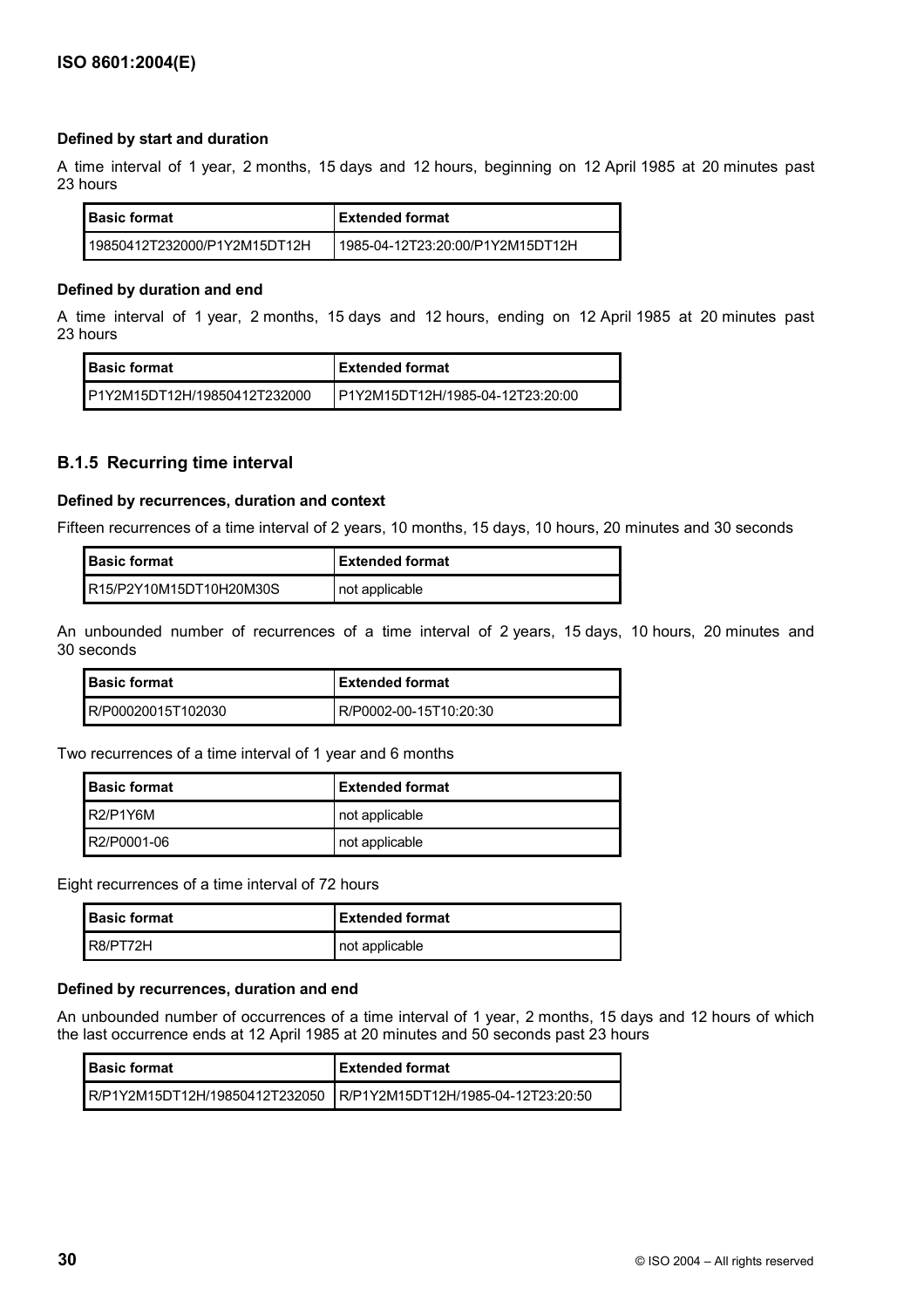# **B.2 Date and time format representations**

# **B.2.1 Date**

| <b>Basic format</b> | <b>Extended format</b> | <b>Explanation</b>                          |
|---------------------|------------------------|---------------------------------------------|
| YYYYMMDD            | YYYY-MM-DD             | complete calendar date                      |
| <b>+YYYYYYDDD</b>   | +YYYYYY-DDD            | expanded ordinal date with two digits added |
| YYYYWww             | YYYY-Www               | week date with accuracy reduced to week     |

# **B.2.2 Time of day**

| <b>Basic format</b> | <b>Extended format</b> | <b>Explanation</b>                                                         |
|---------------------|------------------------|----------------------------------------------------------------------------|
| . hhmmss            | hh:mm:ss               | complete local time                                                        |
| hhmm, mZ            | hh:mm,mZ               | reduced accuracy UTC of day with one digit<br>decimal fraction for minutes |
| hhmm+hhmm           | $hh:mm\pm hh:mm$       | local time and the difference from $UTC - l$<br>reduced accuracy           |

# **B.2.3 Date and time of day**

| <b>Basic format</b> | <b>Extended format</b> | <b>Explanation</b>                                                                                                          |
|---------------------|------------------------|-----------------------------------------------------------------------------------------------------------------------------|
| YYYYDDDThhmm        | YYYY-DDDThh-mm         | complete ordinal date - reduced accuracy<br>time of day                                                                     |
| YYYYMMDDhhmm,m      | YYYY-MM-DDhh:mm,m      | complete calendar date - reduced<br>accuracy time of day with one digit decimal<br>fraction for minute - no time designator |
| YYYYWwwDThh,hhZ     | YYYY-Www-DThh,hhZ      | complete week date - reduced accuracy<br>UTC of day with two digit decimal fraction for<br>the hour                         |

# **B.2.4 Time interval**

Time interval by start and end — complete calendar date — reduced accuracy UTC of day with one digit decimal fraction

| <b>Basic format</b> | l Extended format                                                         |
|---------------------|---------------------------------------------------------------------------|
|                     | IYYYYMMDDThhmm.mZ/YYYYMMDDThhmm.m IYYYY-MM-DDThh:mm.mZ/YYYY-MM-DDThh:mm.m |

Time interval by duration and context — duration with only day component of three digits

| <b>Basic format</b> | <b>Extended format</b> |
|---------------------|------------------------|
| <b>I</b> PnnnD      |                        |

Time interval by duration and context — duration with only hour component with one or more digits in the integral part and one or more digits in the decimal part

| <b>Basic format</b>                              | Extended format |
|--------------------------------------------------|-----------------|
| $\blacksquare$ P $\mathsf{Tnn}$ ,nn $\mathsf{H}$ |                 |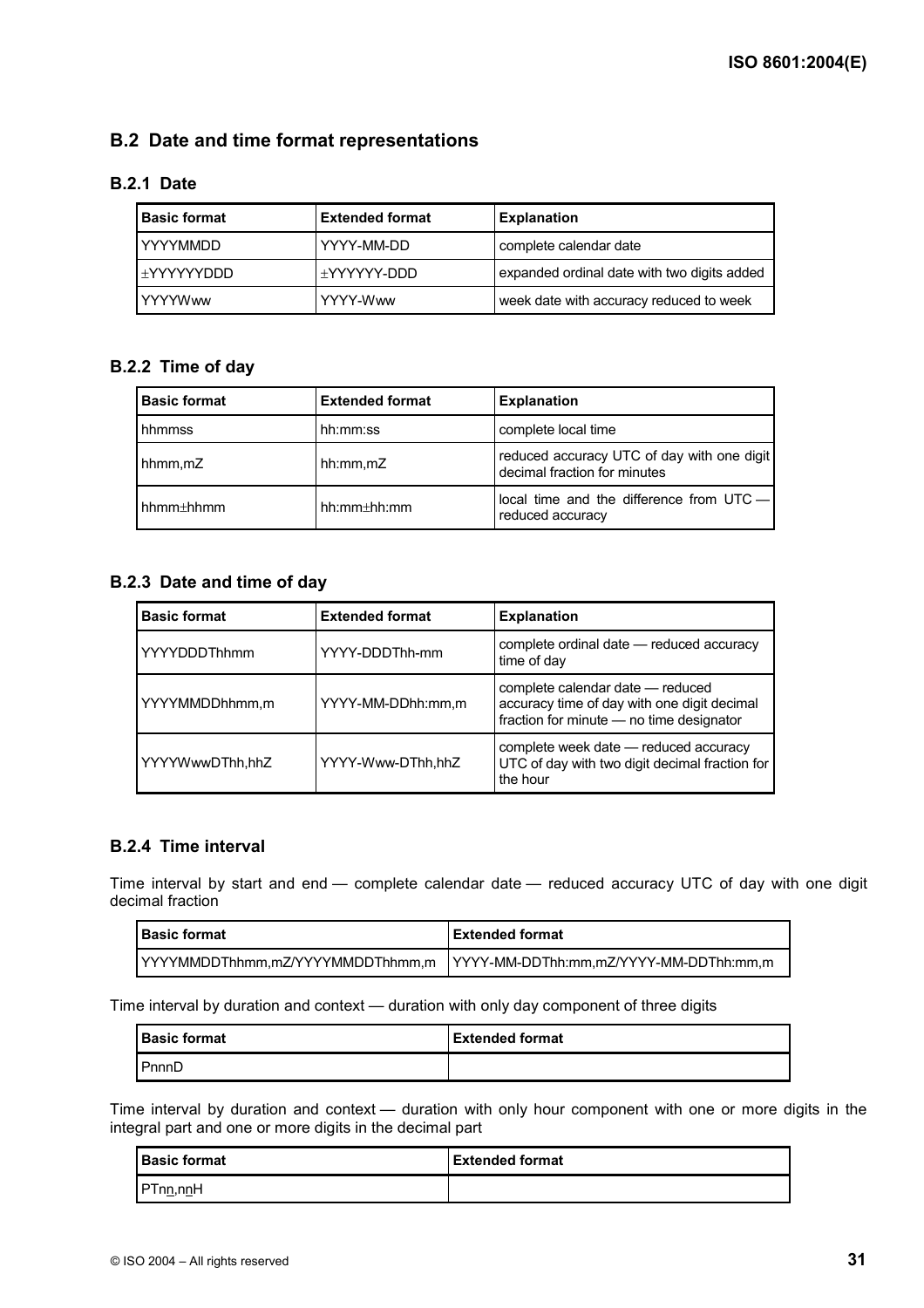# **B.2.5 Recurring time interval**

Time interval by number of recurrences, start and end — recurrence specified through zero or more digits start and end by week date with reduced accuracy

| <b>Basic format</b> | l Extended format      |
|---------------------|------------------------|
| IRn/YYYYWww/YYYYWww | I Rn/YYYY-Www/YYYY-Www |

Time interval by number of recurrences, begin and duration — recurrence specified through zero or more digits — start by complete ordinal date — duration by a number of days, where the number has at least one digit

| <b>Basic format</b>                                                | <b>Extended format</b> |
|--------------------------------------------------------------------|------------------------|
| Rn/YYYYDDD/PnnD<br><b>Contract Contract Contract Contract</b><br>_ | Rn/YYYY-DDD/PnnD       |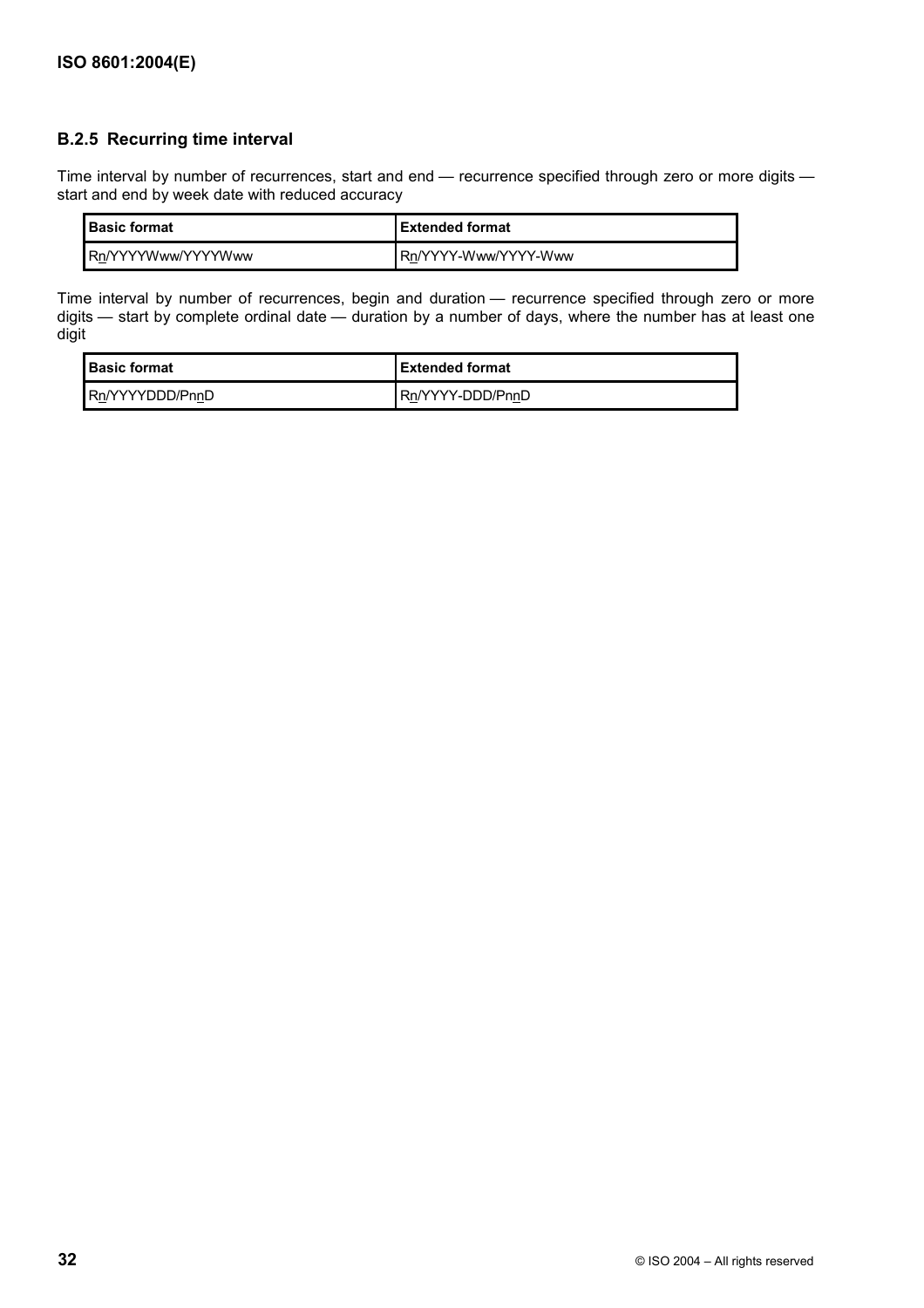# **Bibliography**

- [1] ISO 31-0, *Quantities and units Part 0: General principles*
- [2] ISO 31-1, *Quantities and units Part 1: Space and time*
- [3] ISO/IEC 646, *Information technology ISO 7*-*bit coded character set for information interchange*
- [4] ISO 19018, *Ships and marine technology Terms, abbreviations, graphical symbols and concepts on navigation*
- [5] IEC 60050-111:1996/Amd.1:—1), *International Electrotechnical Vocabulary Chapter 111: Physics and chemistry — Time and related concepts*
- [6] IEC 60050-713:1998, *International Electrotechnical Vocabulary Part 713: Radiocommunications: transmitters, receivers, networks and operation*
- [7] Rec. ITU-R TF.460-5, *Standard*-*frequency and time*-*signal emissions*
- [8] ITU-T S.1, *International Telegraph Alphabet No. 2*

l

<sup>1)</sup> To be published.